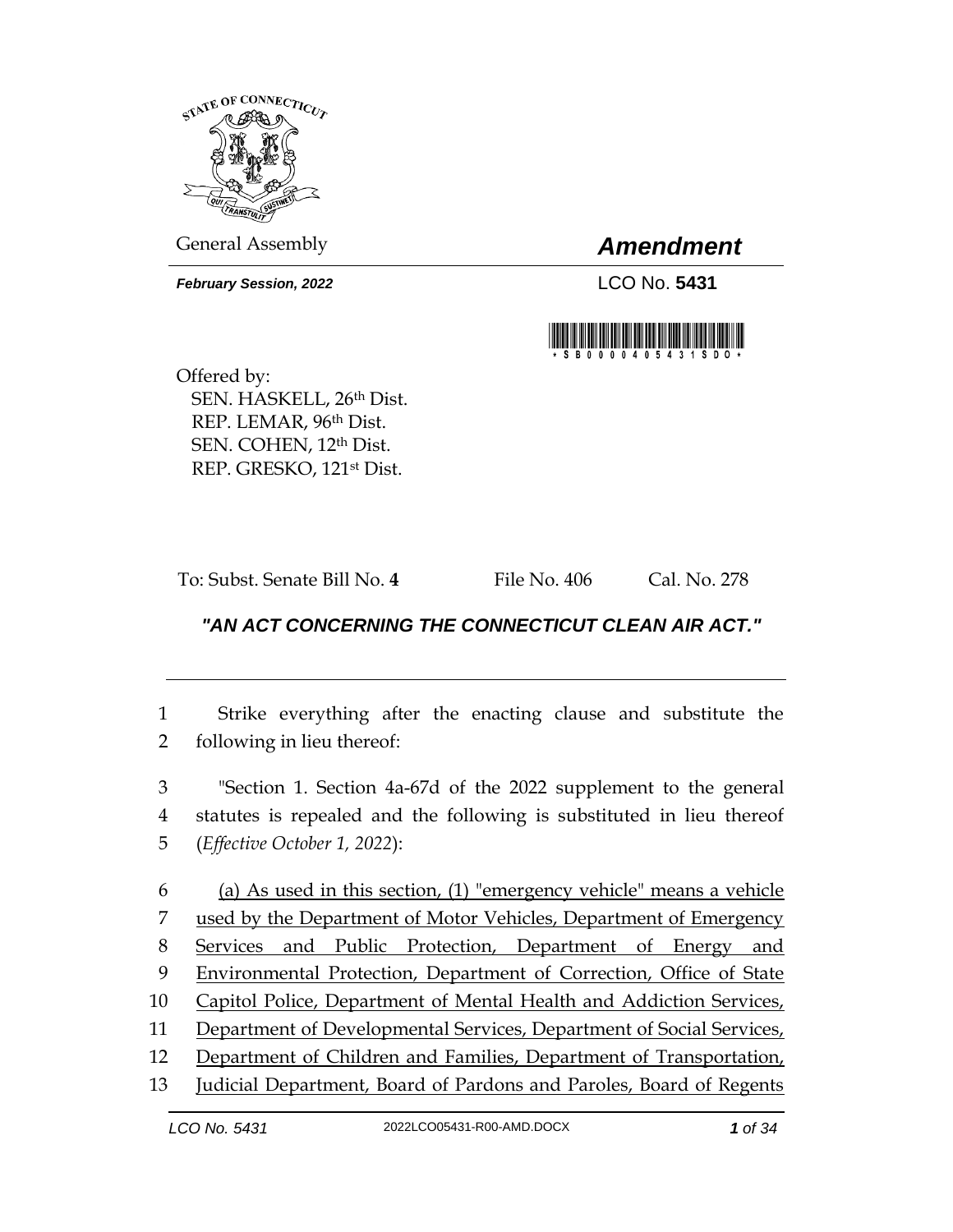for Higher Education, The University of Connecticut or The University of Connecticut Health Center for law enforcement or emergency response purposes, (2) "hybrid" means a passenger car that draws acceleration energy from two on-board sources of stored energy that consists of either an internal combustion or heat engine which uses 19 combustible fuel and a rechargeable energy storage system and, for any 20 passenger car or light duty truck with a model year of 2004 or newer, that is certified to meet or exceed the California Air Resources Board's LEV (Low Emission Vehicle) II LEV Standard, (3) "zero-emission bus" 23 means any urban bus certified by the executive officer of the California 24 Air Resources Board to produce zero emissions of any criteria pollutant 25 under all operational modes and conditions, (4) "battery electric vehicle" 26 and "fuel cell electric vehicle" have the same meanings as provided in section 16-19eee, and (5) "camp trailer" has the same meaning as provided in section 14-1.

 **[**(a)**]** (b) The fleet average for cars or light duty trucks purchased by the state shall: (1) On and after October 1, 2001, have a United States Environmental Protection Agency estimated highway gasoline mileage rating of at least thirty-five miles per gallon and on and after January 1, 2003, have a United States Environmental Protection Agency estimated highway gasoline mileage rating of at least forty miles per gallon, (2) comply with the requirements set forth in 10 CFR 490 concerning the percentage of alternative-fueled vehicles required in the state motor vehicle fleet, and (3) obtain the best achievable mileage per pound of carbon dioxide emitted in its class. The alternative-fueled vehicles purchased by the state to comply with said requirements shall be capable of operating on natural gas or electricity or any other system acceptable to the United States Department of Energy that operates on fuel that is available in the state.

 **[**(b)**]** (c) Notwithstanding any other provisions of this section, (1) on and after January 1, 2008: (A) At least fifty per cent of all cars and light duty trucks purchased or leased by the state shall be alternative-fueled, hybrid electric or plug-in electric vehicles, (B) all alternative-fueled vehicles purchased or leased by the state shall be certified to the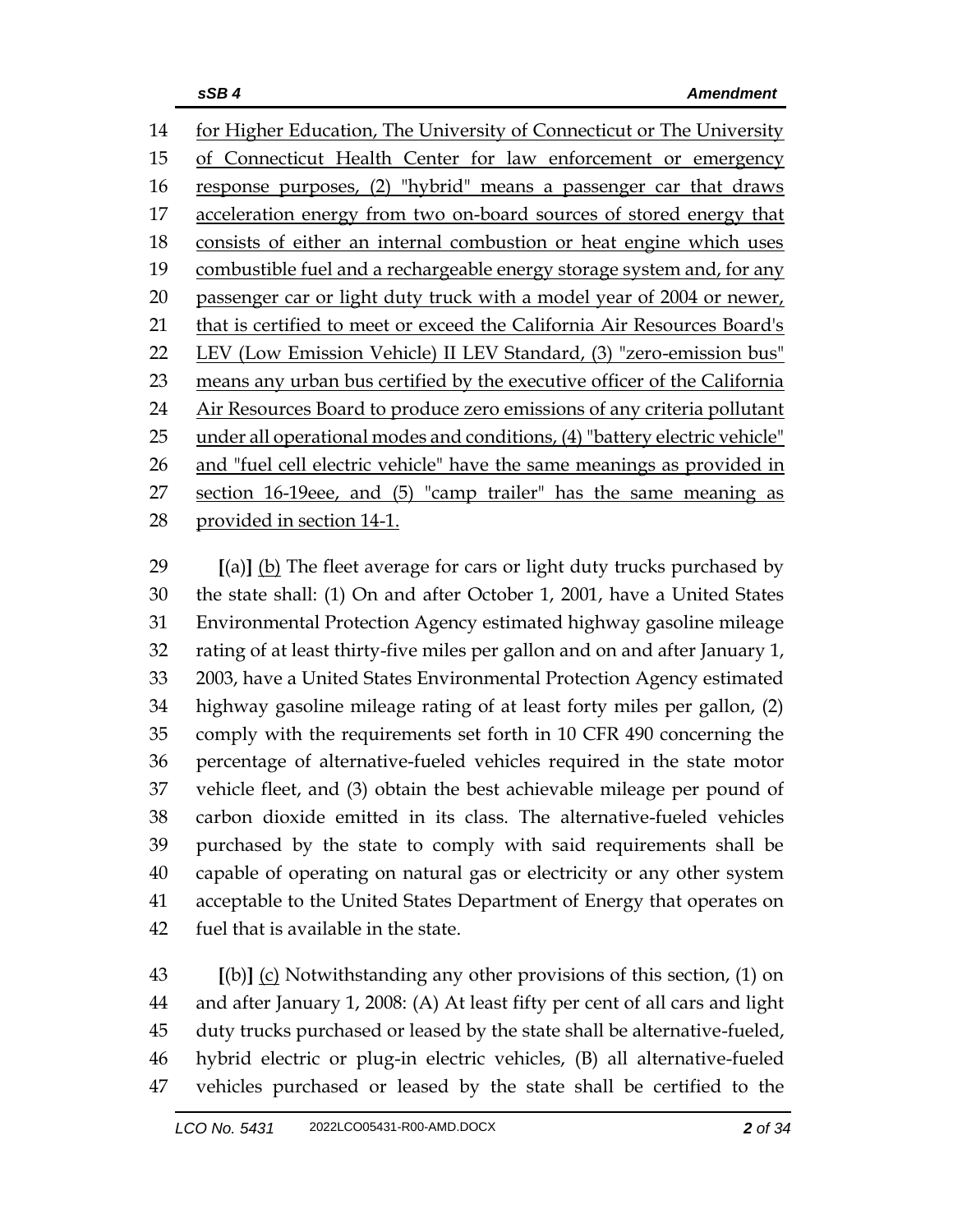| Emission Vehicle Standard, and (C) all gasoline-powered light duty and<br>49                                         |                                                                          |  |
|----------------------------------------------------------------------------------------------------------------------|--------------------------------------------------------------------------|--|
|                                                                                                                      |                                                                          |  |
| hybrid vehicles purchased or leased by the state shall, at a minimum, be<br>50                                       |                                                                          |  |
| certified to the California Air Resource Board's Low Emission Vehicle II<br>51                                       |                                                                          |  |
| 52<br>Ultra Low Emission Vehicle Standard, (2) on and after January 1, 2012,                                         |                                                                          |  |
| one hundred per cent of such cars and light duty trucks shall be<br>53                                               |                                                                          |  |
| 54<br>alternative-fueled, hybrid electric or plug-in electric vehicles, [and] (3)                                    |                                                                          |  |
| on and after January 1, [2030, at least fifty per cent of such cars and light<br>55                                  |                                                                          |  |
| duty trucks shall be zero-emission vehicles] 2026, at least fifty per cent<br>56                                     |                                                                          |  |
| of such cars and light duty trucks shall be battery electric vehicles, (4)<br>57                                     |                                                                          |  |
| 58<br>on and after January 1, 2028, at least seventy-five per cent of such cars                                      |                                                                          |  |
| 59                                                                                                                   | and light duty trucks shall be battery electric vehicles, and (5) on and |  |
| 60<br>after January 1, 2030, one hundred per cent of such cars and light duty                                        |                                                                          |  |
| trucks shall be battery electric vehicles.<br>61                                                                     |                                                                          |  |
|                                                                                                                      |                                                                          |  |
| 62<br>$[(c)]$ (d) (1) On and after January 1, 2030, at least thirty per cent of all                                  |                                                                          |  |
| buses purchased or leased by the state shall be zero-emission buses.<br>63                                           |                                                                          |  |
| 64<br>(2) On and after January 1, 2024, the state shall cease to procure,                                            |                                                                          |  |
| purchase or lease any diesel-fueled transit bus.<br>65                                                               |                                                                          |  |
|                                                                                                                      |                                                                          |  |
| [(d)] <u>(e)</u> The provisions of subsections [(a)] <u>(b)</u> to [(c)] $\underline{d}$ <i>)</i> , inclusive,<br>66 |                                                                          |  |
| of this section shall not apply to any $(1)$ emergency vehicle, $(2)$ sport<br>67                                    |                                                                          |  |
| utility vehicle, (3) bus or van that transports individuals in wheelchairs,<br>68                                    |                                                                          |  |
| (4) specialty upfitted motor vehicle, or (5) camp trailer.<br>69                                                     |                                                                          |  |
| [(e) As used in this section, (1) "emergency vehicle" means a vehicle<br>70                                          |                                                                          |  |
| 71<br>used by the Department of Motor Vehicles, Department of Emergency                                              |                                                                          |  |
| and Public Protection, Department of Energy<br>72<br><b>Services</b>                                                 | and                                                                      |  |
| 73<br>Environmental Protection, Department of Correction, Office of State                                            |                                                                          |  |
| Capitol Police, Department of Mental Health and Addiction Services,<br>74                                            |                                                                          |  |
| 75<br>Department of Developmental Services, Department of Social Services,                                           |                                                                          |  |
| Department of Children and Families, Department of Transportation,<br>76                                             |                                                                          |  |
| Judicial Department, Board of Pardons and Paroles, Board of Regents<br>77                                            |                                                                          |  |
| for Higher Education, The University of Connecticut or The University<br>78                                          |                                                                          |  |
|                                                                                                                      |                                                                          |  |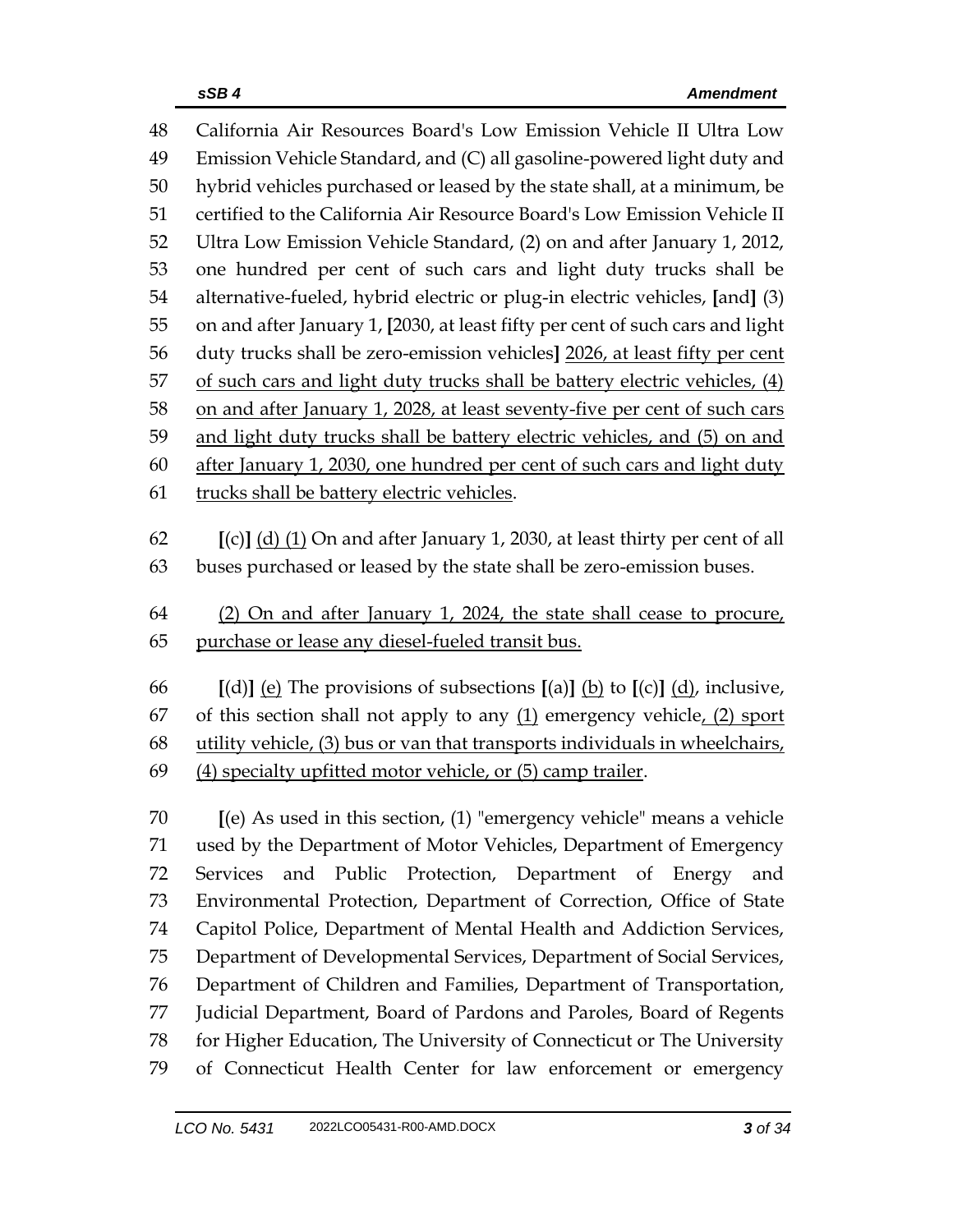response purposes, (2) "hybrid" means a passenger car that draws acceleration energy from two on-board sources of stored energy that consists of either an internal combustion or heat engine which uses combustible fuel and a rechargeable energy storage system, and, for any passenger car or light duty truck with a model year of 2004 or newer, that is certified to meet or exceed the California Air Resources Board's LEV (Low Emission Vehicle) II LEV Standard, (3) "zero-emission vehicle" means a battery electric vehicle, hybrid electric vehicle, range- extended electric vehicle and any vehicle that is certified by the executive officer of the California Air Resources Board to produce zero emissions of any criteria pollutant under all operational modes and conditions, and (4) "zero-emission bus" means any urban bus certified by the executive officer of the California Air Resources Board to produce zero emissions of any criteria pollutant under all operational modes and conditions.**]**

 (f) In performing the requirements of this section, the Commissioners of Administrative Services, Energy and Environmental Protection and Transportation shall, whenever possible, consider the use of and impact on Connecticut-based companies.

 (g) The Commissioner of Administrative Services, in consultation 100 with the Commissioner of Transportation, shall  $(1)$  study the feasibility of creating a competitive bid process for the aggregate procurement of **[**zero-emission**]** light, medium and heavy duty battery electric vehicles, fuel cell electric vehicles and zero-emission buses, **[**and**]** (2) determine whether such aggregate procurement would achieve a cost savings on the purchase of such vehicles and buses and related administrative costs, (3) develop a plan to implement zero-emission buses state-wide, and (4) identify any barriers to such implementation. On or before January 1, **[**2020**]** 2024, the Commissioner of Administrative Services shall **[**report**]** submit, in accordance with the provisions of section 11-4a, **[**on**]** a report on the results of such study and a copy of the 111 implementation plan to the joint standing committees of the General Assembly having cognizance of matters relating to government administration and transportation. The Commissioner of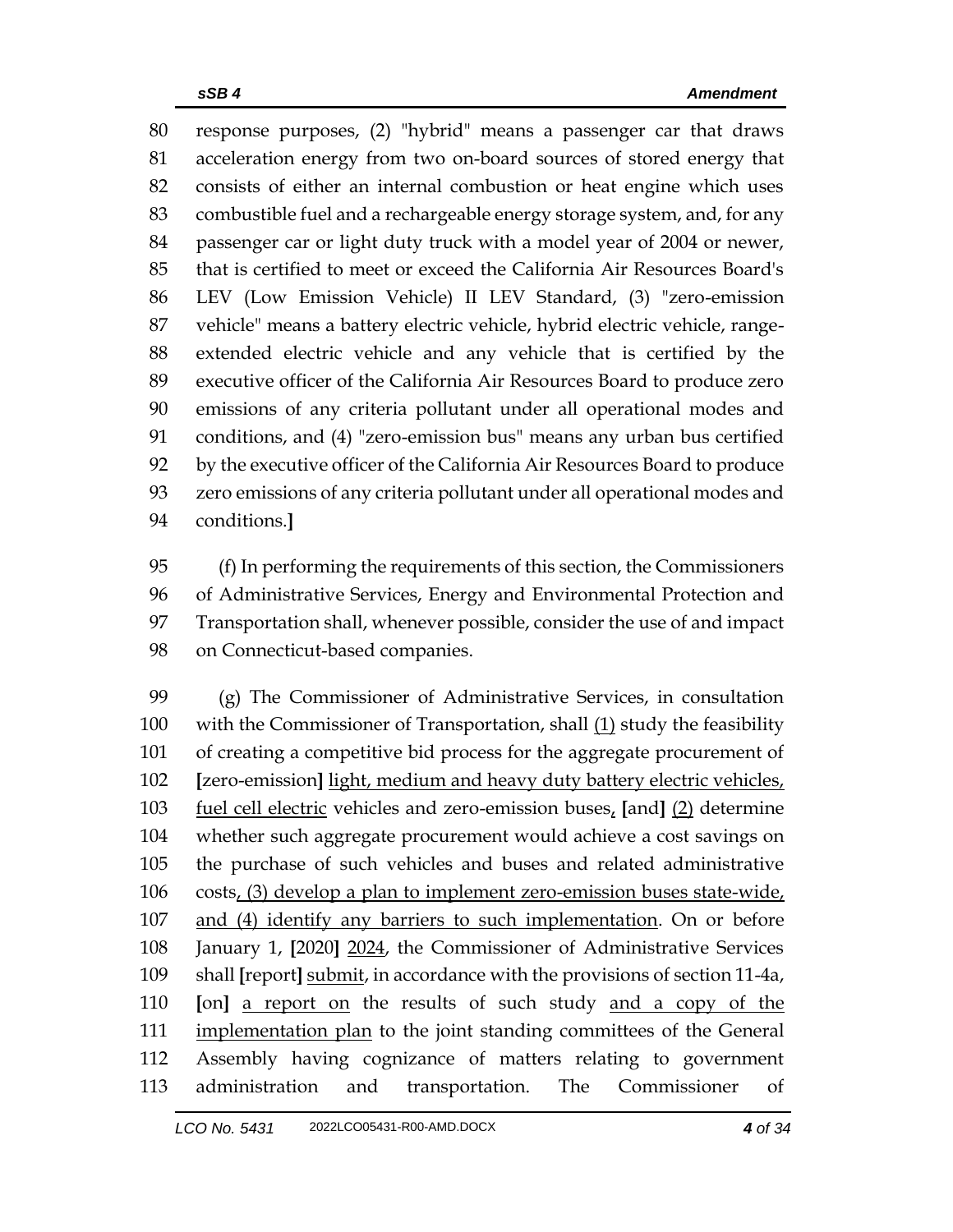|     | sSB4<br><b>Amendment</b>                                                        |
|-----|---------------------------------------------------------------------------------|
| 114 | Administrative Services may proceed with such aggregate procurement             |
| 115 | if the commissioner determines such aggregate procurement would                 |
| 116 | achieve a cost savings.                                                         |
| 117 | (h) The Commissioner of Administrative Services shall consider the              |
| 118 | lower costs associated with the maintenance of a battery electric vehicle       |
| 119 | when establishing the amount to lease such battery electric vehicle to          |
| 120 | another state agency.                                                           |
| 121 | (i) Not later than January 1, 2026, and annually thereafter, if the fleet       |
| 122 | average for cars or light duty trucks purchased by the state does not           |
| 123 | meet the requirements of subsection (c) of this section, the commissioner       |
| 124 | shall submit, in accordance with the provisions of section 11-4a, a report      |
| 125 | to the joint standing committees of the General Assembly having                 |
| 126 | cognizance of matters relating to government administration,                    |
| 127 | transportation and the environment. Such report shall (1) explain why           |
| 128 | such requirements were not met, and (2) propose an alternative                  |
| 129 | schedule to meet such requirements after considering available                  |
| 130 | appropriations and the market conditions for battery electric vehicles          |
| 131 | and the associated charging infrastructure for battery electric vehicles.       |
| 132 | Sec. 2. (NEW) ( <i>Effective October 1, 2022</i> ) (a) As used in this section: |
| 133 | (1) "Association of unit owners", "board of directors", "common                 |
| 134 | elements", "condominium instruments", "limited common elements",                |
| 135 | "unit" and "unit owner" have the same meanings as provided in section           |
| 136 | 47-68a of the general statutes;                                                 |
| 137 | (2) "Electric vehicle charging station" has the same meaning as                 |
| 138 | provided in section 16-19f of the general statutes; and                         |
| 139 | (3) "Reasonable restrictions" means a restriction that does not                 |
| 140 | significantly increase the cost of the electric vehicle charging station or     |
| 141 | significantly decrease its efficiency or specified performance.                 |
| 142 | (b) On and after October 1, 2022, any provision of the condominium              |
| 143 | instruments that either prohibits or unreasonably restricts the                 |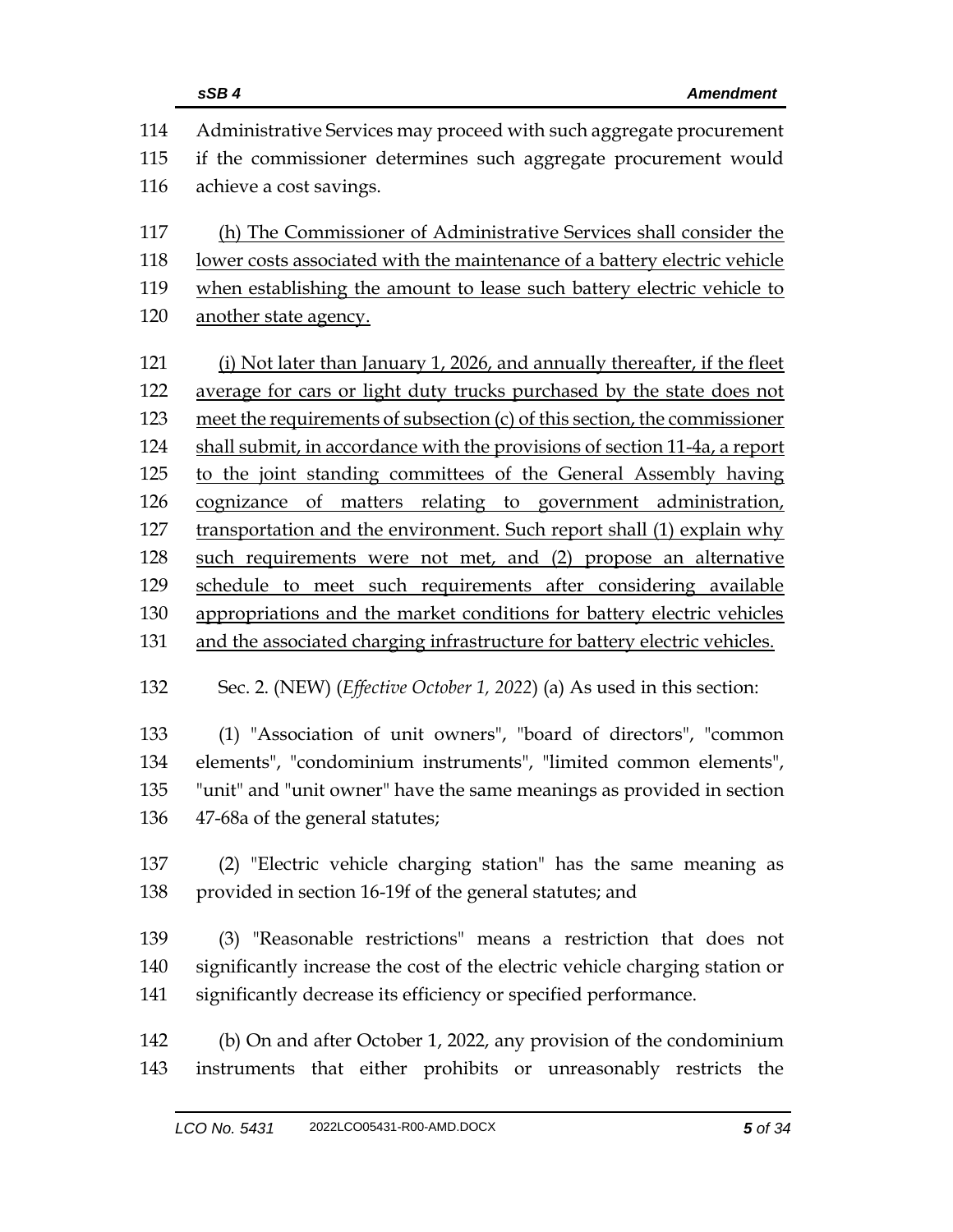installation or use of an electric vehicle charging station in a unit parking space or limited common element parking space, or is otherwise in conflict with the provisions of this section, shall be void and unenforceable.

 (c) An electric vehicle charging station installed pursuant to this section shall meet all applicable health and safety standards and requirements under any state or federal law or municipal ordinance.

 (d) A unit owner may submit an application to the board of directors to install an electric vehicle charging station in a unit parking space, or in a limited common element parking space with the written approval of the unit owner of each unit to which use of the limited common element parking space is reserved. The board of directors shall acknowledge, in writing, the receipt of any such application not later than thirty days after such receipt, and process such application in the same manner as an application for an addition, alteration or improvement pursuant to the declaration, as described in section 47-70 of the general statutes. The approval or denial of such application shall be in writing and shall be issued not later than sixty days after the date of receipt of such application. If an application is not denied in writing within such sixty-day period, the application shall be deemed approved, unless the board of directors reasonably requests additional information not later than sixty days from the date of receipt of such application.

 (e) If a unit owner seeks to install an electric vehicle charging station in a unit parking space or limited common element parking space, the following provisions shall apply:

 (1) The unit owner shall obtain approval from the board of directors to install the electric vehicle charging station and the board of directors shall approve the installation if the owner agrees in writing to: (A) Comply with the provisions of the declaration regarding an addition, alteration or improvement; (B) engage a licensed and insured contractor to install the electric vehicle charging station; (C) provide a certificate of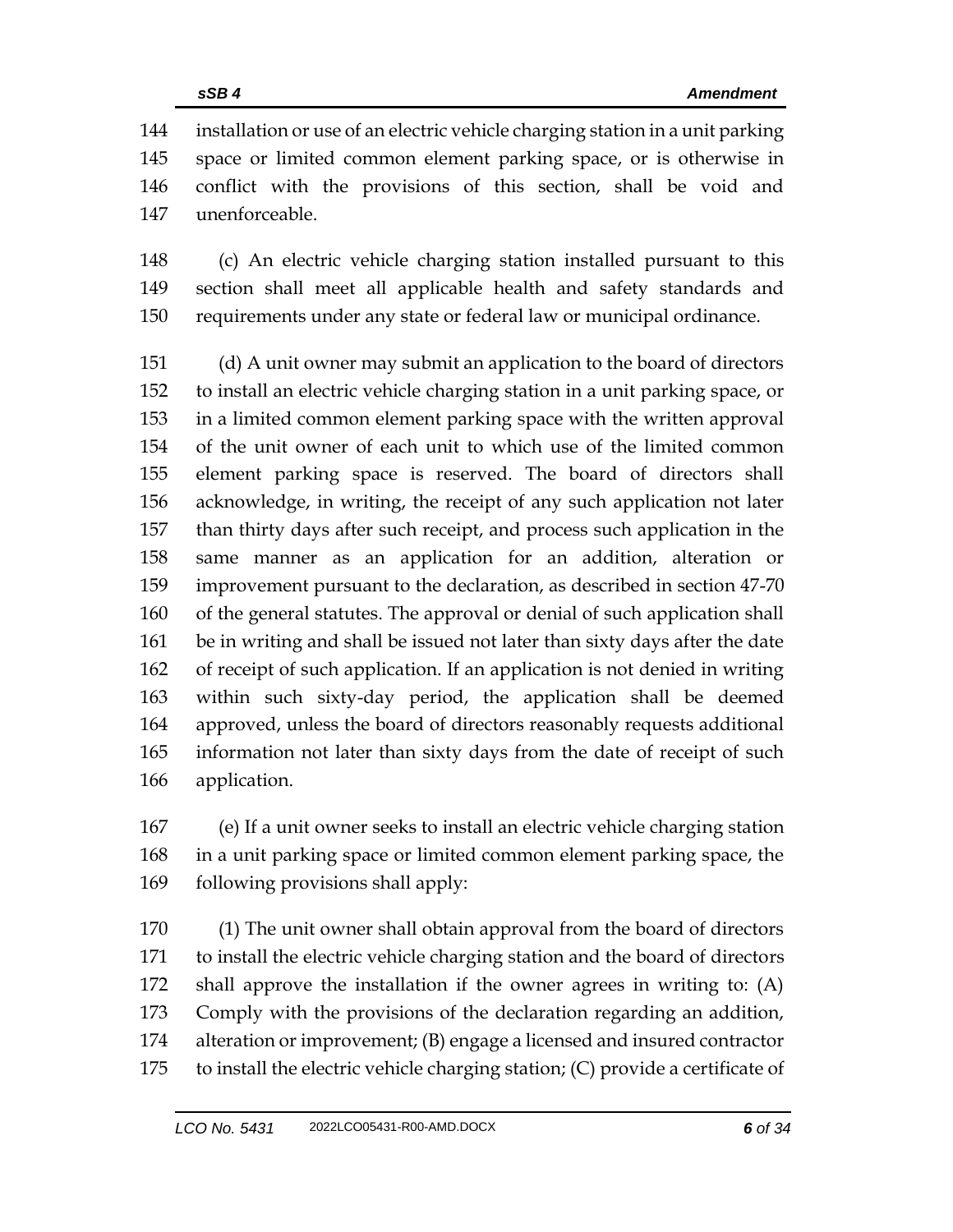insurance, within fourteen days of approval, that demonstrates insurance coverage in amounts deemed sufficient by the board of directors; (D) pay for the costs associated with the installation of the electric vehicle charging station, including, but not limited to, increased master policy premiums, attorney's fees incurred by the association of unit owners, engineering fees, professional fees, permit fees and applicable zoning compliance costs; and (E) pay the electricity usage costs associated with the electric vehicle charging station.

 (2) The unit owner, and each successive owner, of the electric vehicle charging station shall be responsible for: (A) The costs for damage to the electric vehicle charging station, common elements or units resulting from the installation, use, maintenance, repair, removal or replacement of the electric vehicle charging station; (B) the costs for the maintenance, repair and replacement of the electric vehicle charging station until it has been removed; (C) the costs for the restoration of the physical space where the electric vehicle charging station was installed after it is removed; (D) the costs of electricity associated with the electric vehicle charging station; (E) the common expenses as a result of uninsured losses pursuant to any master insurance policy held by the association of unit owners; and (F) making disclosures to prospective buyers regarding (i) the existence of the electric vehicle charging station, (ii) the associated responsibilities of the unit owner under this section, and (iii) the requirement that the purchaser accepts the electric vehicle charging station unless it is removed prior to the transfer of the unit.

 (3) A unit owner shall not be required to maintain a liability coverage policy for an existing National Electrical Manufacturers Association standard alternating current power plug.

 (f) An association of unit owners may (1) install an electric vehicle charging station in the common elements for the use of all unit owners and develop appropriate rules for such use, (2) create a new parking space where one did not previously exist to facilitate the installation of an electric vehicle charging station, (3) require the unit owner to remove the electric vehicle charging station prior to the unit owner's sale of the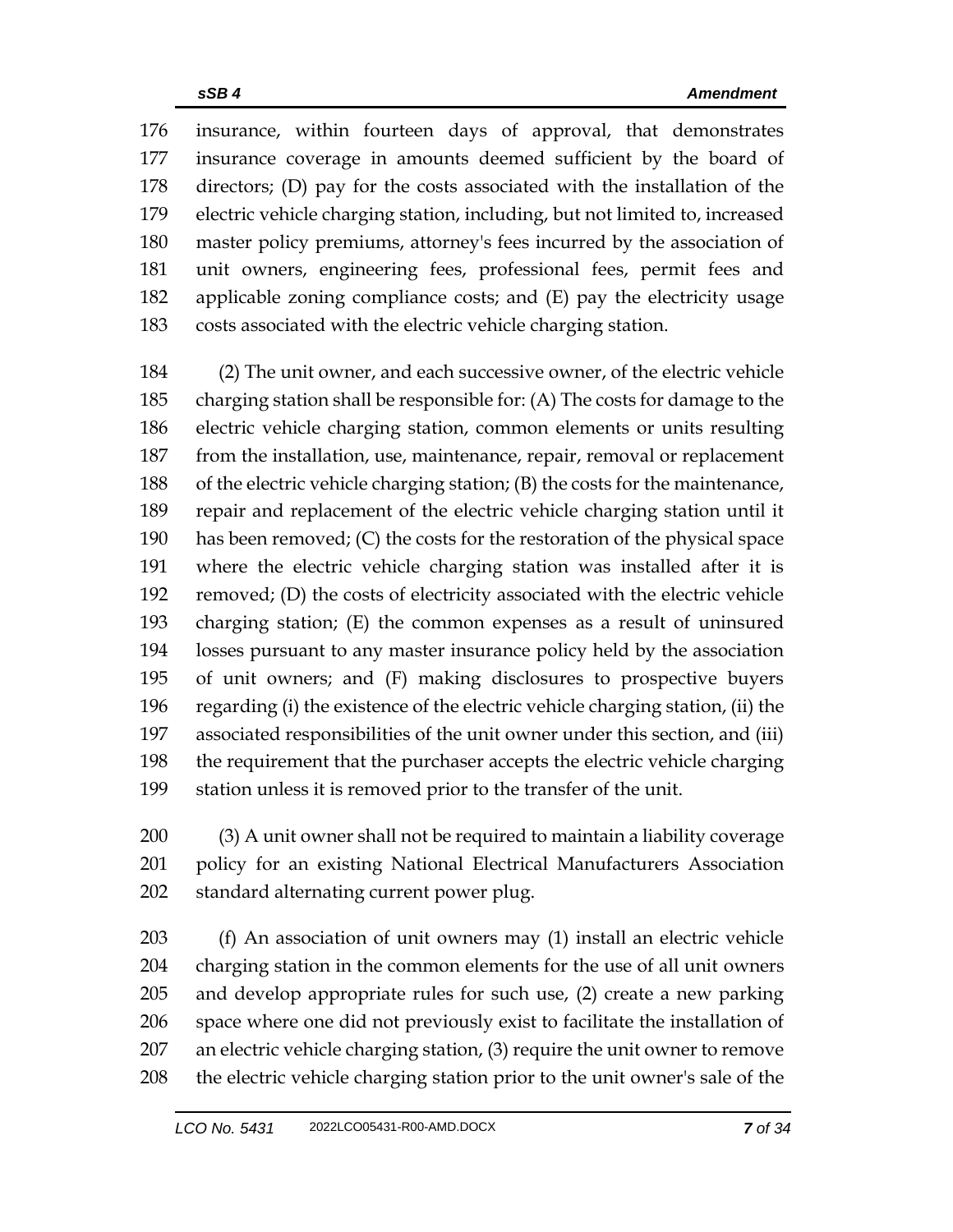property unless the purchaser of the property agrees to take ownership of the electric vehicle charging station, and (4) assess the unit owner for any uninsured portion of a loss associated with an electric vehicle charging station, whether resulting from a deductible or otherwise, regardless of whether the association submits an insurance claim.

 (g) In any action by an association of unit owners seeking to enforce compliance with this section, the prevailing party shall be awarded reasonable attorney's fees.

 (h) The provisions of this section shall not apply to an association of unit owners that imposes reasonable restrictions on electric vehicle charging stations or has electric vehicle charging stations at a ratio that is equal to or greater than fifteen per cent of the number of units.

Sec. 3. (NEW) (*Effective October 1, 2022*) (a) As used in this section:

 (1) "Association", "bylaws", "common elements", "declaration", "executive board", "limited common element", "purchaser", "rule", "unit" and "unit owner" have the same meanings as provided in section 47-202 of the general statutes;

 (2) "Electric vehicle charging station" has the same meaning as provided in section 16-19f of the general statutes; and

 (3) "Reasonable restrictions" means a restriction that does not significantly increase the cost of the electric vehicle charging station or significantly decrease its efficiency or specified performance.

 (b) On and after October 1, 2022, any provision of the declaration or bylaws that either prohibits or unreasonably restricts the installation or use of an electric vehicle charging station in a unit parking space or limited common element parking space, or is otherwise in conflict with the provisions of this section, shall be void and unenforceable.

 (c) An electric vehicle charging station installed pursuant to this section shall meet all applicable health and safety standards and requirements under any state or federal law or municipal ordinance.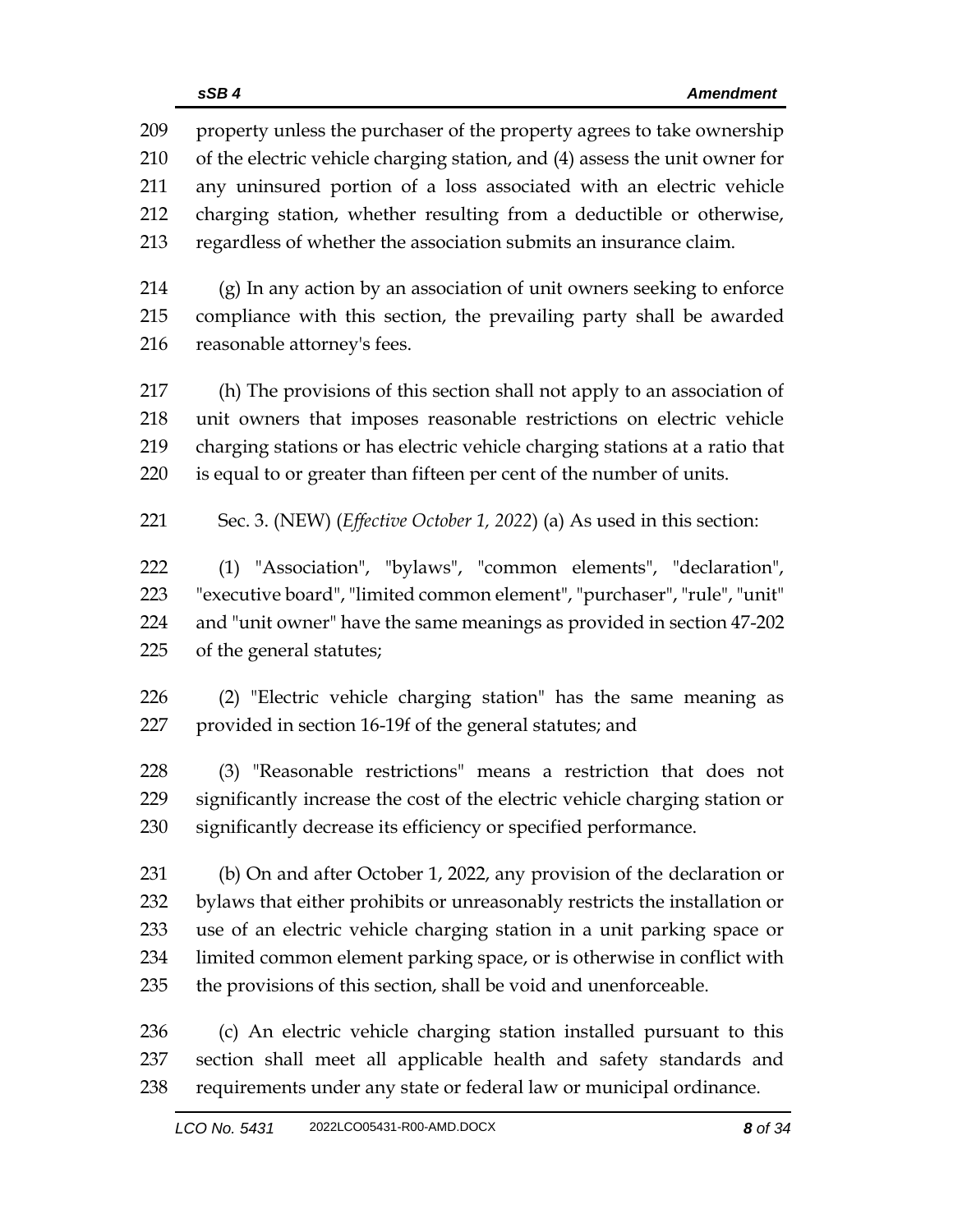239 (d) A unit owner may submit an application to the executive board to install an electric vehicle charging station in a unit parking space, or in a limited common element parking space with the written approval of the unit owner of each unit to which use of the limited common element parking space is reserved. The executive board shall acknowledge, in writing, the receipt of any such application not later than thirty days 245 after such receipt, and process such application in the same manner as an application for an addition, alteration or improvement pursuant to the declaration or bylaws. The approval or denial of such application shall be in writing and shall be issued not later than sixty days after the date of receipt of such application. If an application is not denied in writing within such sixty-day period, the application shall be deemed approved, unless the executive board reasonably requests additional information not later than sixty days from the date of receipt of such application.

 (e) If a unit owner seeks to install an electric vehicle charging station in a unit parking space or limited common element parking space, the following provisions shall apply:

 (1) The unit owner shall obtain approval from the executive board to install the electric vehicle charging station and the executive board shall approve the installation if the owner agrees in writing to: (A) Comply with the provisions of the declaration or bylaws regarding an addition, alteration or improvement; (B) engage a licensed and insured contractor to install the electric vehicle charging station; (C) provide a certificate of insurance, within fourteen days of approval, that demonstrates insurance coverage in amounts deemed sufficient by the board of directors; (D) pay for the costs associated with the installation of the electric vehicle charging station, including, but not limited to, increased master policy premiums, attorney's fees incurred by the association, engineering fees, professional fees, permits and applicable zoning compliance; and (E) pay the electricity usage costs associated with the electric vehicle charging station.

(2) The unit owner, and each successive owner, of the electric vehicle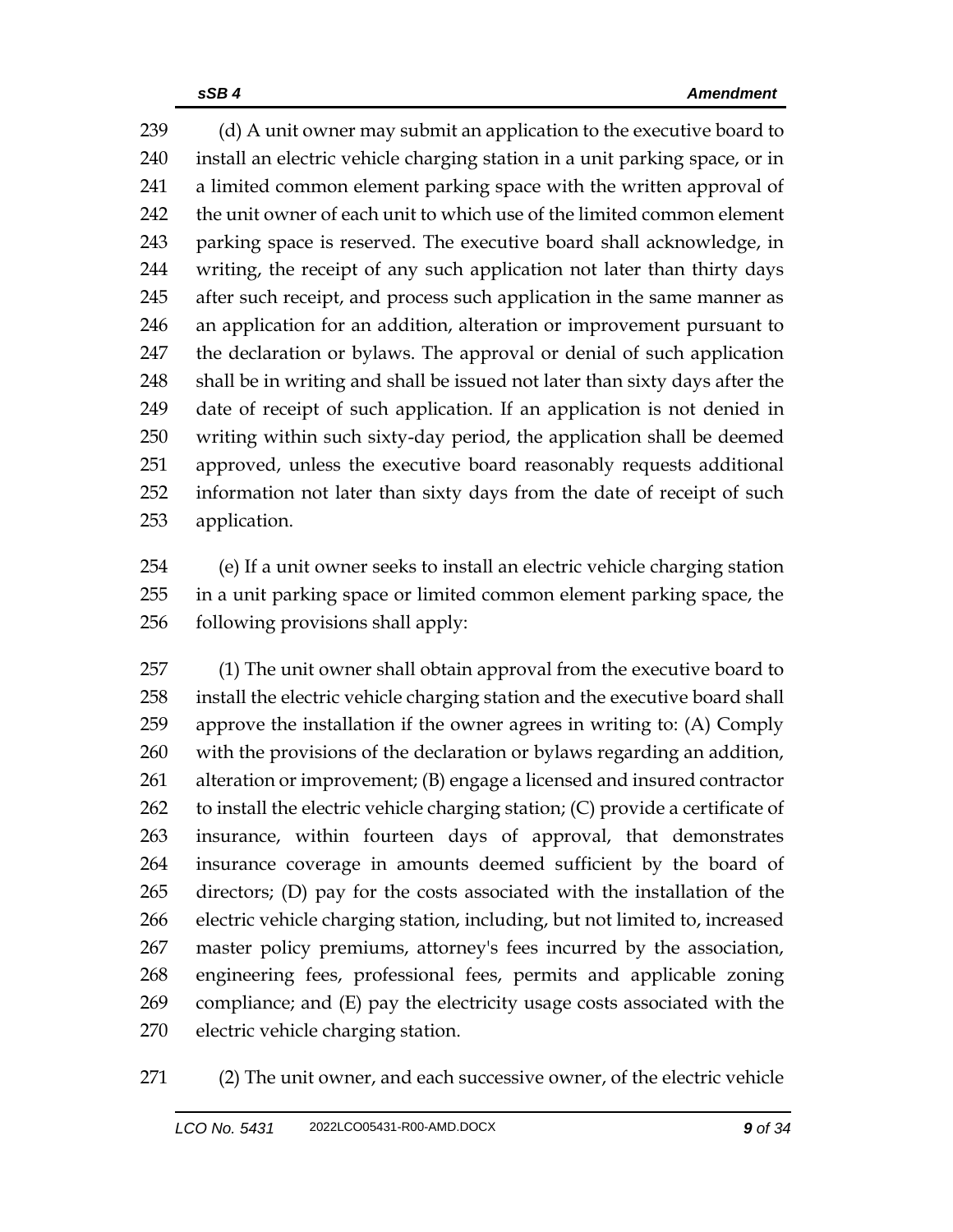charging station shall be responsible for: (A) The costs for damage to the electric vehicle charging station, common elements or units resulting from the installation, use, maintenance, repair, removal or replacement of the electric vehicle charging station; (B) the costs for the maintenance, repair and replacement of the electric vehicle charging station until it has been removed; (C) the costs for the restoration of the physical space where the electric vehicle charging station was installed after it is removed; (D) the costs of electricity associated with the electric vehicle charging station; (E) the common expenses as a result of uninsured losses pursuant to any master insurance policy held by the association of unit owners; and (F) making disclosures to prospective buyers regarding (i) the existence of the electric vehicle charging station, (ii) the associated responsibilities of the unit owner under this section, and (iii) the requirement that the purchaser accepts the electric vehicle charging station unless it is removed prior to the transfer of the unit.

 (3) A unit owner shall not be required to maintain a liability coverage policy for an existing National Electrical Manufacturers Association standard alternating current power plug.

 (f) An association may (1) install an electric vehicle charging station in the common elements for the use of all unit owners and develop appropriate rules for such use, (2) create a new parking space where one did not previously exist to facilitate the installation of an electric vehicle charging station, (3) require the unit owner to remove the electric vehicle charging station prior to the unit owner's sale of the property unless the purchaser of the property agrees to take ownership of the electric vehicle charging station, and (4) assess the unit owner for any uninsured portion of a loss associated with an electric vehicle charging station, whether resulting from a deductible or otherwise, regardless of whether the association submits an insurance claim.

 (g) In any action by an association seeking to enforce compliance with this section, the prevailing party shall be awarded reasonable attorney's fees.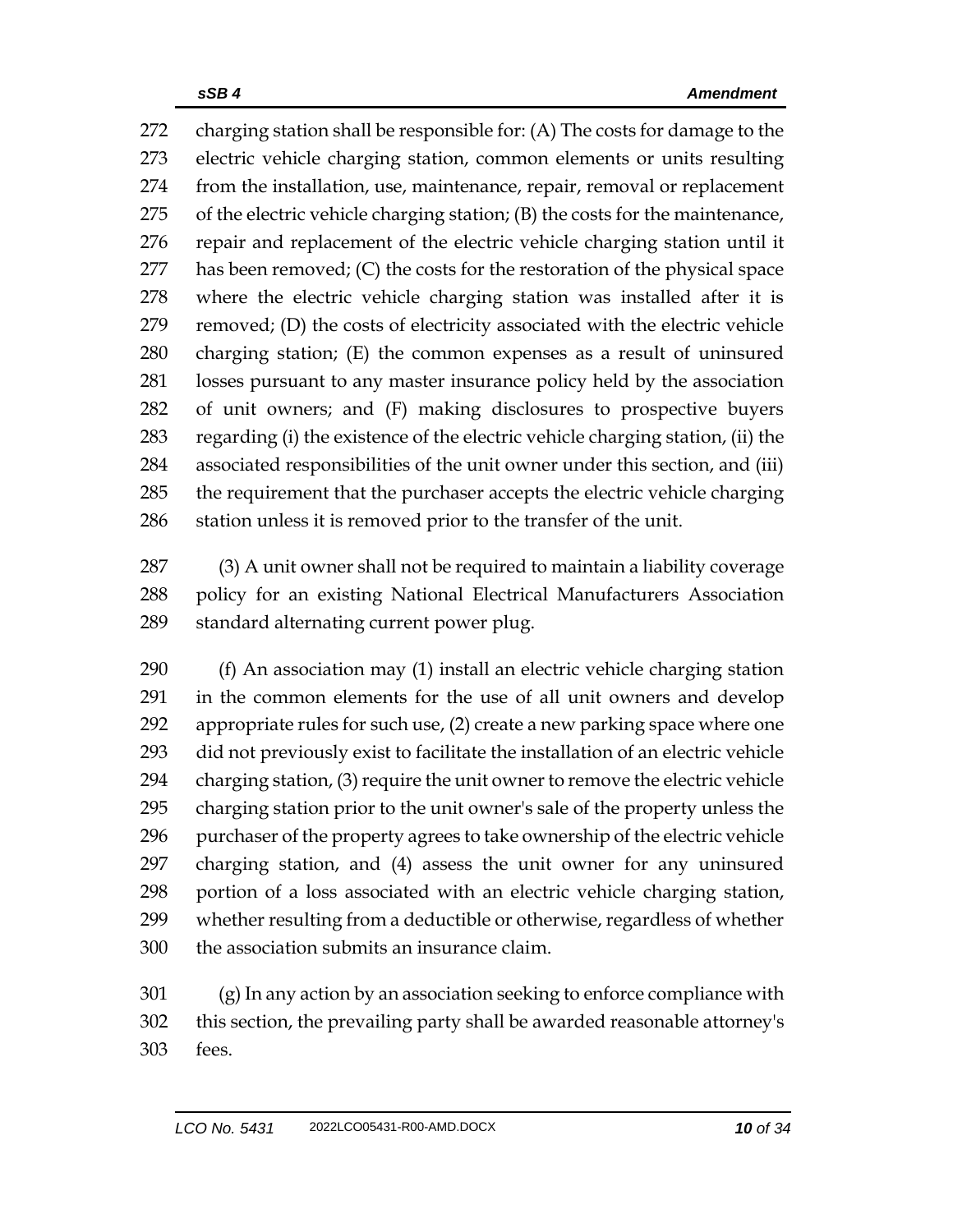(h) The provisions of this section shall not apply to an association that imposes reasonable restrictions on electric vehicle charging stations or has electric vehicle charging stations at a ratio that is equal to or greater than fifteen per cent of the number of units.

 Sec. 4. (NEW) (*Effective October 1, 2022*) (a) As used in this section (1) "dedicated parking space" means a parking space located within a tenant's separate interest or a parking spot that is in a common area, but subject to exclusive use rights of an individual tenant, including, but not limited to, a garage space, carport or parking space that is specifically designated for use by a particular tenant; (2) "electric vehicle charging station" has the same meaning as provided in section 16-19f of the general statutes; and (3) "dwelling unit", "landlord", "rent", "rental agreement" and "tenant" have the same meanings as provided in section 47a-1 of the general statutes.

 (b) (1) For any rental agreement executed, extended or renewed on or after October 1, 2022, a landlord of two hundred fifty dwelling units or more shall approve a tenant's written request to install an electric vehicle charging station at a dedicated parking space for the tenant that meets the requirements of this section and complies with the landlord's procedural approval process for modifications to the property.

 (2) For any rental agreement executed, extended or renewed on or after October 1, 2023, a landlord of more than fifty dwelling units but less than two hundred fifty dwelling units shall approve a tenant's written request to install an electric vehicle charging station at a dedicated parking space for the tenant that meets the requirements of this section and complies with the landlord's procedural approval process for modifications to the property.

 (3) For any rental agreement executed, extended or renewed on or after October 1, 2024, a landlord of fifty dwelling units or less shall approve a tenant's written request to install an electric vehicle charging station at a dedicated parking space for the tenant that meets the requirements of this section and complies with the landlord's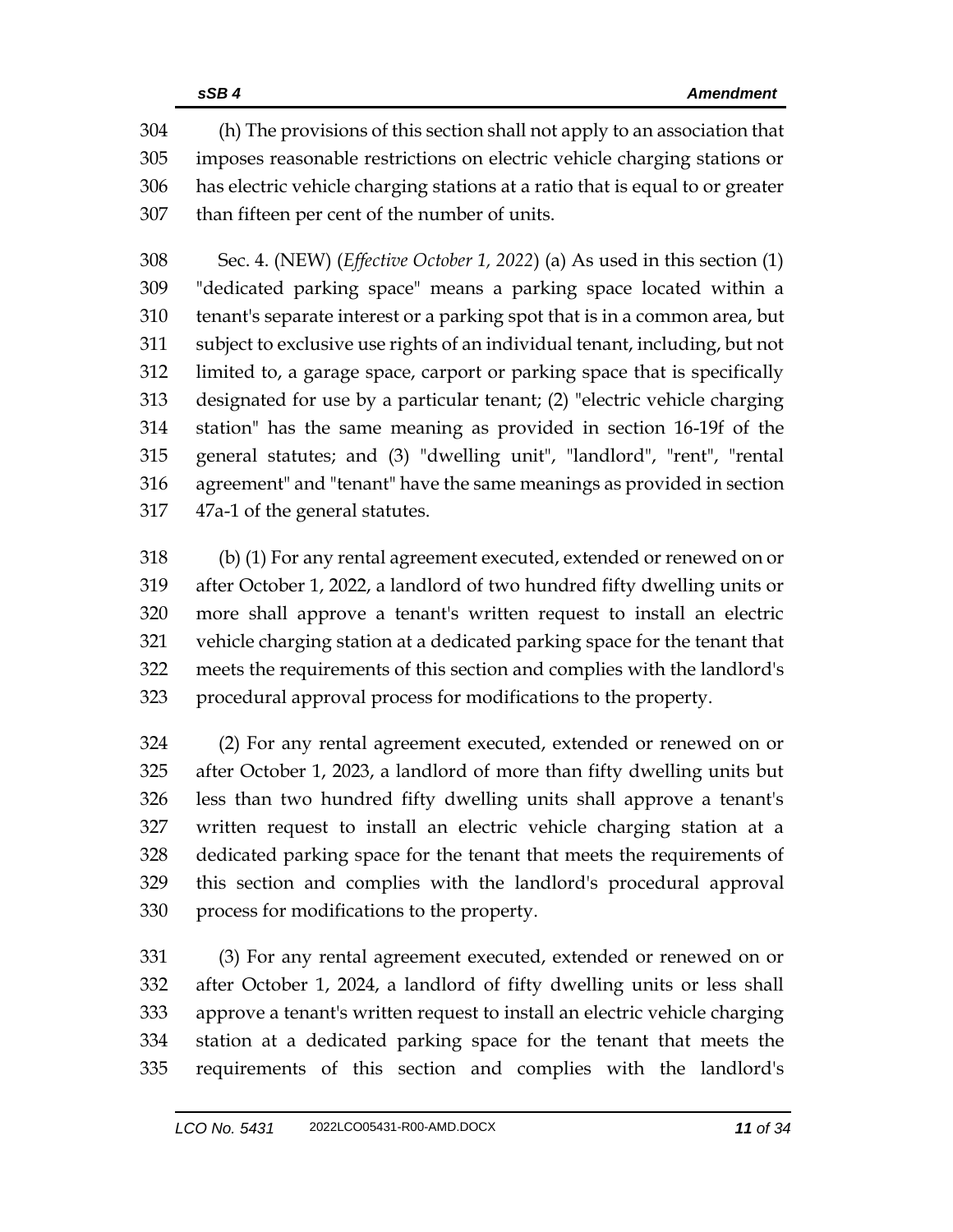procedural approval process for modifications to the property.

 (c) A landlord shall not be obligated to provide an additional parking space to a tenant in order to accommodate an electric vehicle charging station.

 (d) An electric vehicle charging station installed pursuant to this section, and all modifications and improvements to the property, shall comply with any state or federal law or municipal ordinance, and all applicable zoning requirements, land use requirements, and covenants, conditions and restrictions.

 (e) A tenant's written request to modify the rental property to install an electric vehicle charging station shall indicate such tenant's consent to enter into a written agreement with the landlord that includes, but is not limited to, provisions regarding:

 (1) The installation, use, maintenance and removal of the electric vehicle charging station and its infrastructure;

 (2) A complete financial analysis and scope of work regarding the installation of the electric vehicle charging station and its infrastructure;

 (3) Payment to the landlord of any costs associated with the landlord's installation of the electric vehicle charging station and its infrastructure prior to any modification or improvement to the rental property. The costs associated with modifications and improvements include, but are not limited to, the cost of permits, supervision, construction and, if required by the contractor and consistent with its past performance of work for the landlord, performance bonds;

 (4) Payment of the landlord's incurred costs associated with the electrical usage of the electric vehicle charging station, and costs for damage, maintenance, repair, removal and replacement of the electric vehicle charging station, including such modifications or improvements made to the rental property associated with the electric vehicle charging station;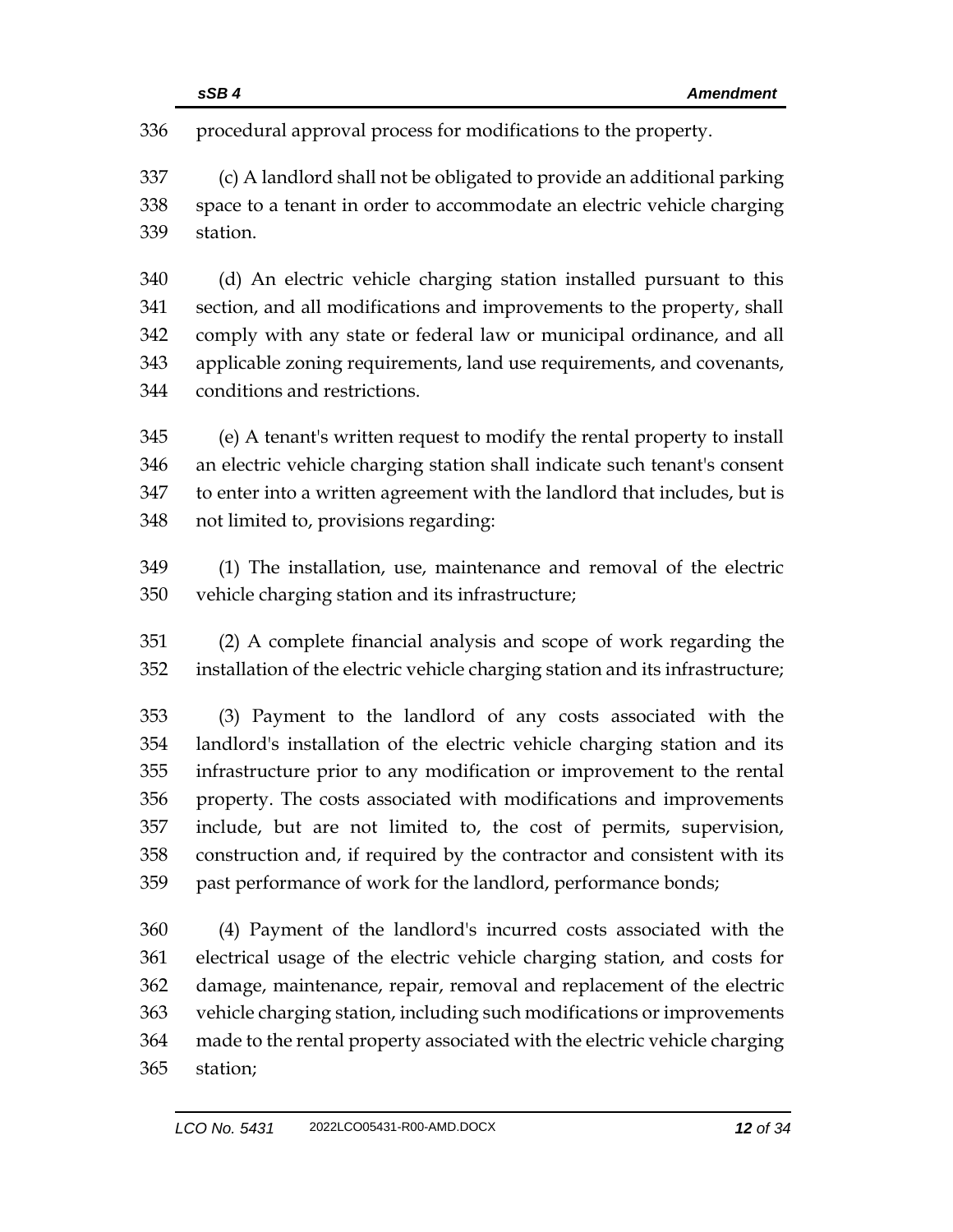(5) Where another tenant will use the electric vehicle charging station, a requirement for the tenant who requested such electric vehicle charging station to enter into a cooperative agreement with the landlord and such other tenant regarding the electricity metering procedures and the responsibilities and duties of each party to such agreement. Any costs, including, but not limited to, attorney's fees, electricity metering costs and other fees related to the cooperative agreement, shall be the responsibility of the tenants participating in the agreement;

 (6) Maintenance of a general liability insurance policy that covers an electric vehicle charging station at a tenant's dedicated parking space and to name the landlord as a named additional insured under the policy commencing with the date of approval for construction until the tenant forfeits possession of the dwelling unit to the landlord;

 (7) A requirement for the tenant to post a surety bond in an amount equal to the cost of removing the electric vehicle charging station or permit the landlord to withhold all or a portion of the security deposit pursuant to section 47a-21 of the general statutes at the time the tenancy is terminated for any damages suffered by the landlord due to the tenant's failure to comply with the landlord's requirements regarding removal of the electric vehicle charging station and its infrastructure; and

 (8) A requirement for the tenant to agree to designate the electric vehicle charging station as a fixture of the rental property if the tenant does not remove the electric vehicle charging station upon the termination of the lease.

 (f) This section shall not apply to a residential rental property where: (1) The dwelling unit provides electric vehicle charging stations for use by tenants in a ratio that is equal to or greater than ten per cent of the designated parking spaces; (2) parking is not provided as part of the rental agreement; (3) there are fewer than five parking spaces; (4) the development of such property is assisted by an allocation of Low Income Housing Tax Credits pursuant to Section 42 of the Internal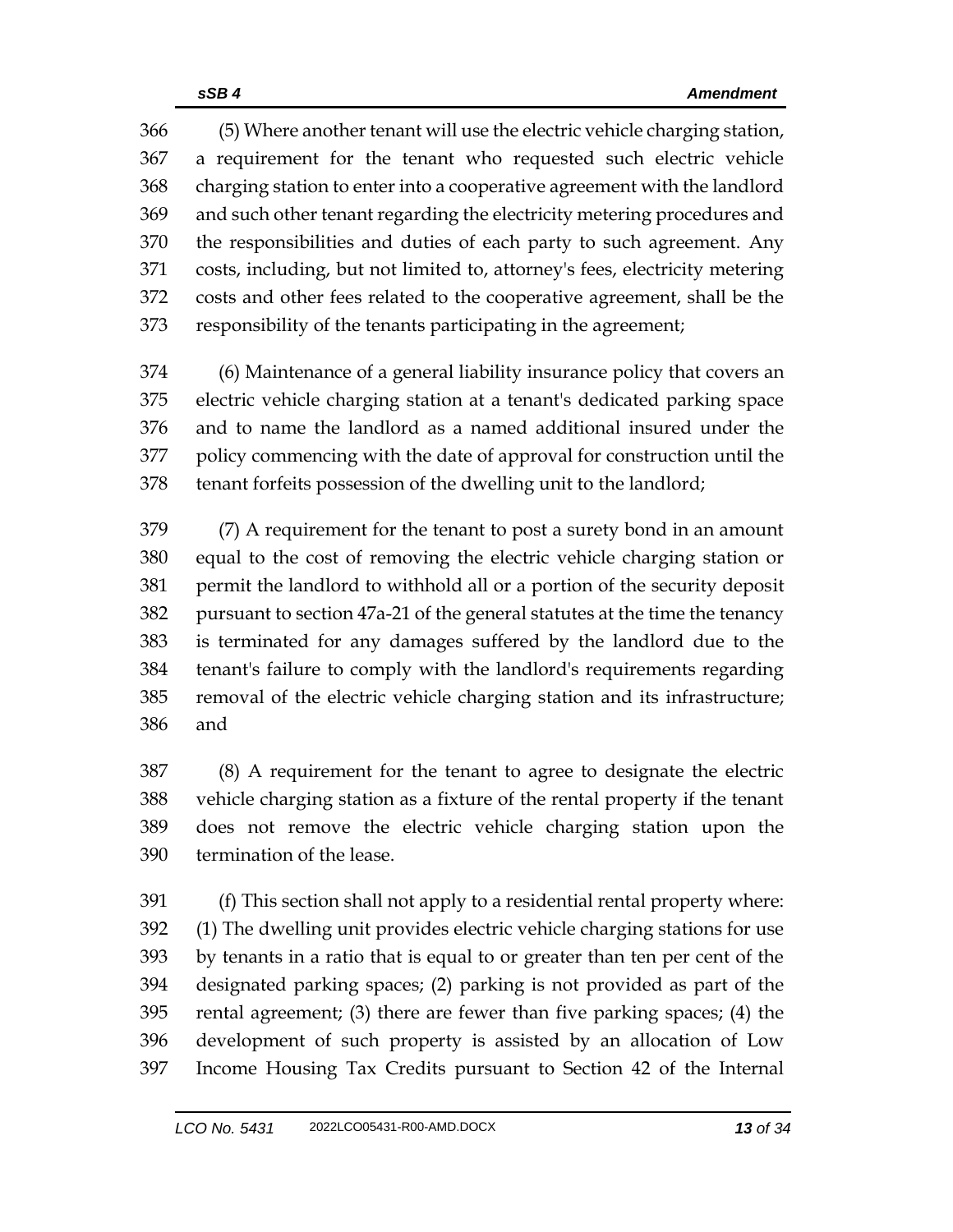Revenue Code of 1986, or any subsequent corresponding internal revenue code of the United States, as amended from time to time; or (5) such property is managed by a housing authority created under section 8-40 of the general statutes.

 Sec. 5. (NEW) (*Effective October 1, 2022*) (a) As used in this section, (1) "electric vehicle charging station" has the same meaning as provided in section 16-19f of the general statutes, (2) "level two electric vehicle charging station" means an electric vehicle charging station that supplies two hundred eight to two hundred forty volt alternating current, and (3) "direct current fast charging station" means an electric vehicle charging station that utilizes direct current electricity providing forty kilowatts or greater.

 (b) On and after January 1, 2023, the Commissioner of Administrative Services shall require each new construction of a state facility, the total project costs of which exceed one hundred thousand dollars, to be installed with level two electric vehicle charging stations in at least twenty per cent of the designated parking spaces for cars or light duty trucks at such facility.

 (c) On and after January 1, 2023, a municipality shall require each new construction of a commercial building or multiunit residential building with thirty or more designated parking spaces for cars or light duty trucks to include electric vehicle charging infrastructure that is capable of supporting level two electric vehicle charging stations or direct current fast charging stations in at least ten per cent of such parking spaces. A municipality may, through its legislative body, require any such commercial building or multiunit residential building to include such electric vehicle charging infrastructure in more than ten per cent of such parking spaces.

 Sec. 6. Section 12-81 of the 2022 supplement to the general statutes is amended by adding subdivisions (80) and (81) as follows (*Effective October 1, 2022, and applicable to assessment years commencing on or after October 1, 2022*):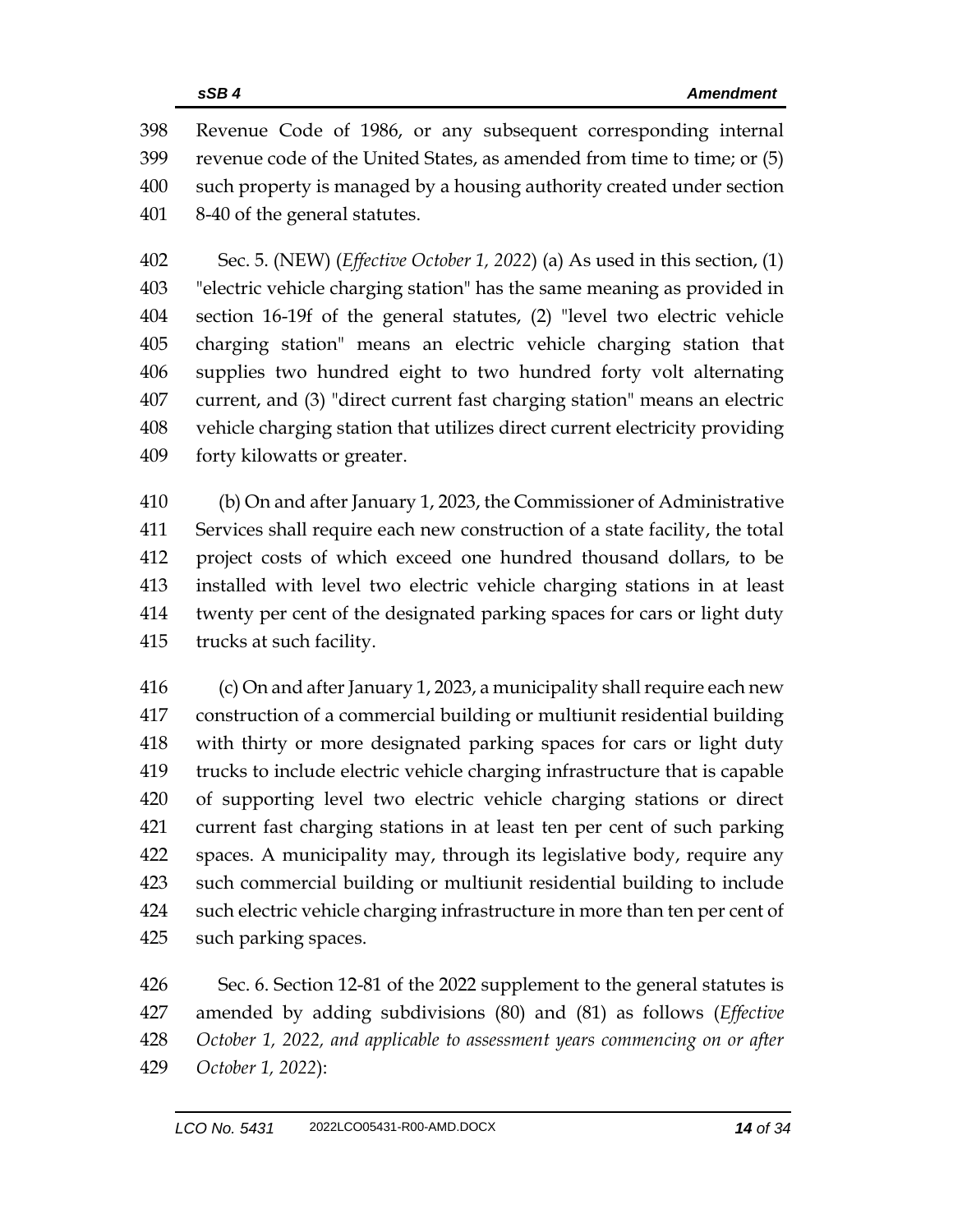| 430 | (NEW) (80) Level two electric vehicle charging stations, as defined in           |  |  |
|-----|----------------------------------------------------------------------------------|--|--|
| 431 | section 5 of this act, that are located on commercial or industrial              |  |  |
| 432 | properties, electric vehicle charging stations, as defined in section 16-        |  |  |
| 433 | 19f, that are located on residential properties, and any refueling               |  |  |
| 434 | equipment for fuel cell electric vehicles, as defined in section 16-19eee;       |  |  |
| 435 | and                                                                              |  |  |
| 436 | (NEW) (81) Zero-emission school buses, as defined in 42 USC                      |  |  |
| 437 | $16091(a)(8)$ , as amended from time to time.                                    |  |  |
| 438 | Sec. 7. Section 22a-202 of the general statutes is repealed and the              |  |  |
| 439 | following is substituted in lieu thereof (Effective July 1, 2022, and            |  |  |
| 440 | applicable to appointments made on and after said date):                         |  |  |
| 441 | (a) As used in this section, $(1)$ "environmental justice community" has         |  |  |
| 442 | the same meaning as provided in subsection (a) of section 22a-20a, (2)           |  |  |
| 443 | "battery electric vehicle", "electric vehicle", "fuel cell electric vehicle" and |  |  |
| 444 | "plug-in hybrid electric vehicle" have the same meanings as provided in          |  |  |
| 445 | section 16-19eee, and (3) "electric bicycle" has the same meaning as             |  |  |
| 446 | provided in section 14-1.                                                        |  |  |
| 447 | (b) The Commissioner of Energy and Environmental Protection shall                |  |  |
| 448 | establish and administer a Connecticut Hydrogen and Electric                     |  |  |
| 449 | <u>Automobile Purchase Rebate program.</u>                                       |  |  |
| 450 | [(a)] (c) There is established a Connecticut Hydrogen and Electric               |  |  |
| 451 | Automobile Purchase Rebate Advisory Board, which shall be within the             |  |  |
| 452 | Department of Energy and Environmental Protection for administrative             |  |  |
| 453 | purposes only. The advisory board shall advise the Commissioner of               |  |  |
| 454 | Energy and Environmental Protection concerning priorities for the                |  |  |
| 455 | allocation, distribution and utilization of funds for the Connecticut            |  |  |
| 456 | Hydrogen and Electric Automobile Purchase Rebate program. The                    |  |  |
| 457 | advisory board shall consist of the Commissioner of Energy and                   |  |  |
| 458 | Environmental Protection or the commissioner's designee, the                     |  |  |
| 459 | Commissioner of Consumer Protection or the commissioner's designee,              |  |  |
| 460 | the president of the Connecticut Green Bank or the president's designee,         |  |  |
| 461 | the chairperson of the Public Utilities Regulatory Authority or the              |  |  |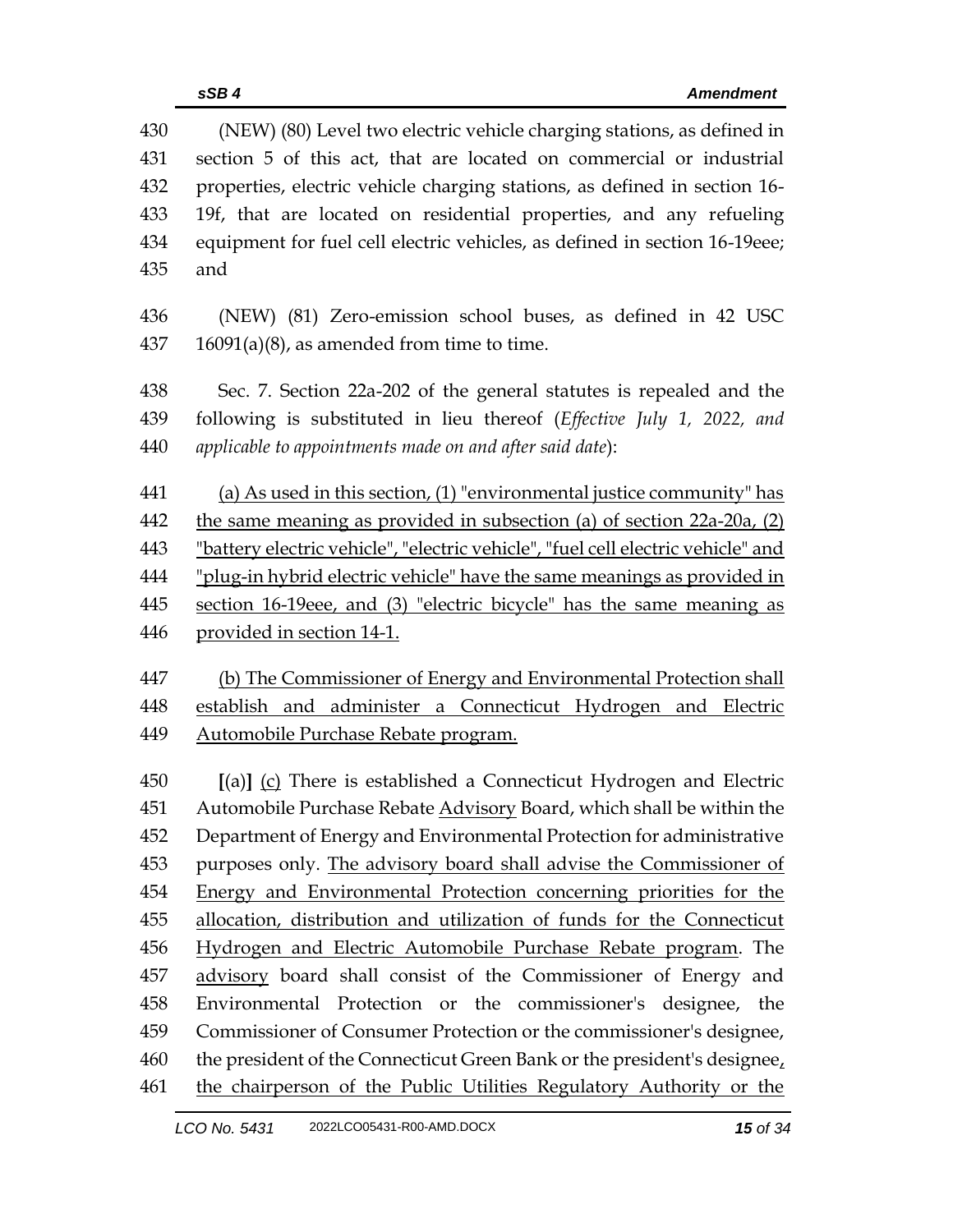chairperson's designee and **[**six**]** ten members appointed as follows: (1) One representative of an environmental organization knowledgeable in electric vehicle policy appointed by the speaker of the House of Representatives; (2) one member who is an owner or manager of a business engaged in the sale or repair of bicycles appointed by the president pro tempore of the Senate; (3) one representative of an organization that represents the interests of an environmental justice community **[**, as defined in subsection (a) of section 22a-20a,**]** appointed by the majority leader of the House of Representatives; (4) one representative of an association representing automotive retailers in the state appointed by the majority leader of the Senate; (5) one **[**member**]** representative of an association representing electric vehicle consumers appointed by the minority leader of the House of Representatives; **[**and**]** (6) one member appointed by the minority leader of the Senate; (7) one representative of an organization interested in the promotion of walking or bicycling appointed by the House chairperson of the joint standing committee of the General Assembly having cognizance of matters relating to transportation; (8) one member appointed by the Senate chairperson of the joint standing committee of the General Assembly having cognizance of matters relating to transportation; (9) one representative of an association representing electric vehicle manufacturers appointed by the House ranking member of the joint standing committee of the General Assembly having cognizance of matters relating to transportation; and (10) one member appointed by 486 the Senate ranking member of the joint standing committee of the General Assembly having cognizance of matters relating to transportation. The Commissioner of Energy and Environmental Protection may appoint to the advisory board not more than three additional representatives from other industrial fleet or transportation companies. Each member appointed pursuant to subdivisions (1) to (10), 492 inclusive, of this subsection or appointed by the Commissioner of Energy and Environmental Protection shall serve for a term of two years and may service until such member's successor is appointed. The Commissioner of Energy and Environmental Protection, or the 496 commissioner's designee, shall serve as chairperson of the advisory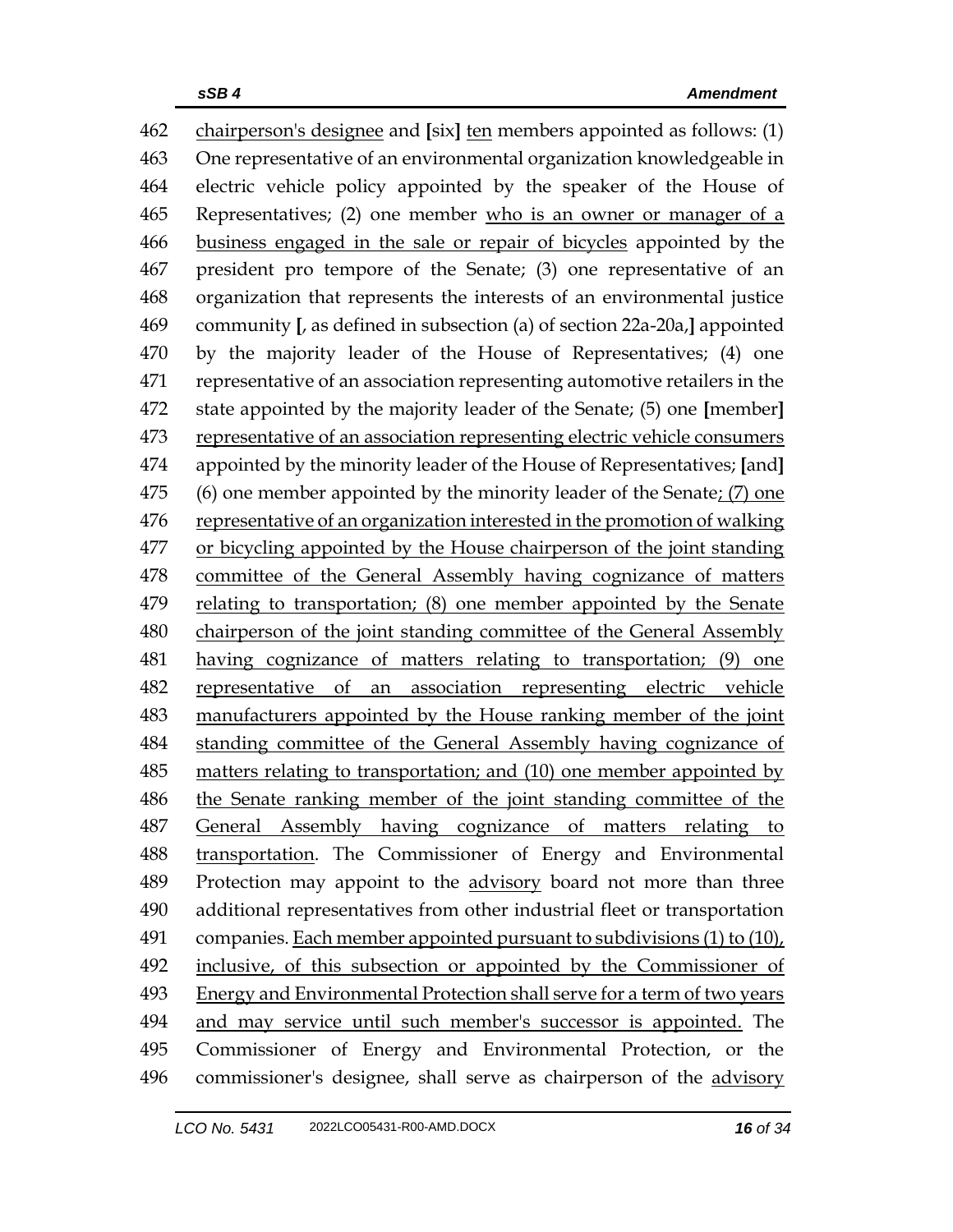## board. The advisory board shall meet at such times as it deems necessary and may establish rules governing its internal procedures.

 **[**(b)**]** (d) On and after **[**January 1, 2020, until December 31, 2025, inclusive, the board**]** July 1, 2022, the Commissioner of Energy and Environmental Protection shall establish and administer a program to provide rebates **[**that total at least three million dollars annually**]** or vouchers to residents, **[**of**]** municipalities, businesses, nonprofit organizations and tribal entities located in this state **[**who (1)**]** when such residents, municipalities, businesses, organizations or tribal entities purchase or lease a new or used battery electric vehicle, plug-in hybrid electric vehicle or fuel cell electric vehicle. **[**, or (2) purchase a used hydrogen vehicle or electric vehicle.**]** The **[**board**]** commissioner, in consultation with the advisory board, shall establish and revise, as necessary, appropriate rebate levels, voucher amounts and maximum income eligibility for such rebates **[**for used hydrogen vehicles or electric vehicles.**]** or vouchers. The commissioner shall prioritize the granting of rebates or vouchers to residents of environmental justice communities, residents having household incomes at or below three hundred per cent of the federal poverty level and residents who participate in state and federal assistance programs, including, but not limited to, the state- administered federal Supplemental Nutrition Assistance Program, state-administered federal Low Income Home Energy Assistance Program, a Head Start program established pursuant to section 10-16n or assistance provided by Operation Fuel, Incorporated. Any such rebate or voucher awarded to a resident of an environmental justice community shall be in an amount up to one hundred per cent more than the standard rebate level or voucher amount. An eligible municipality, business, nonprofit organization or tribal entity may receive not more than ten rebates or vouchers a year, within available funds, and not more than a total of twenty rebates or vouchers, except the commissioner may issue additional rebates or vouchers to an eligible business or nonprofit organization that operates a fleet of motor vehicles exclusively in an environmental justice community. On and after July 1, 2022, and until June 30, 2027, inclusive, a battery electric vehicle, plug-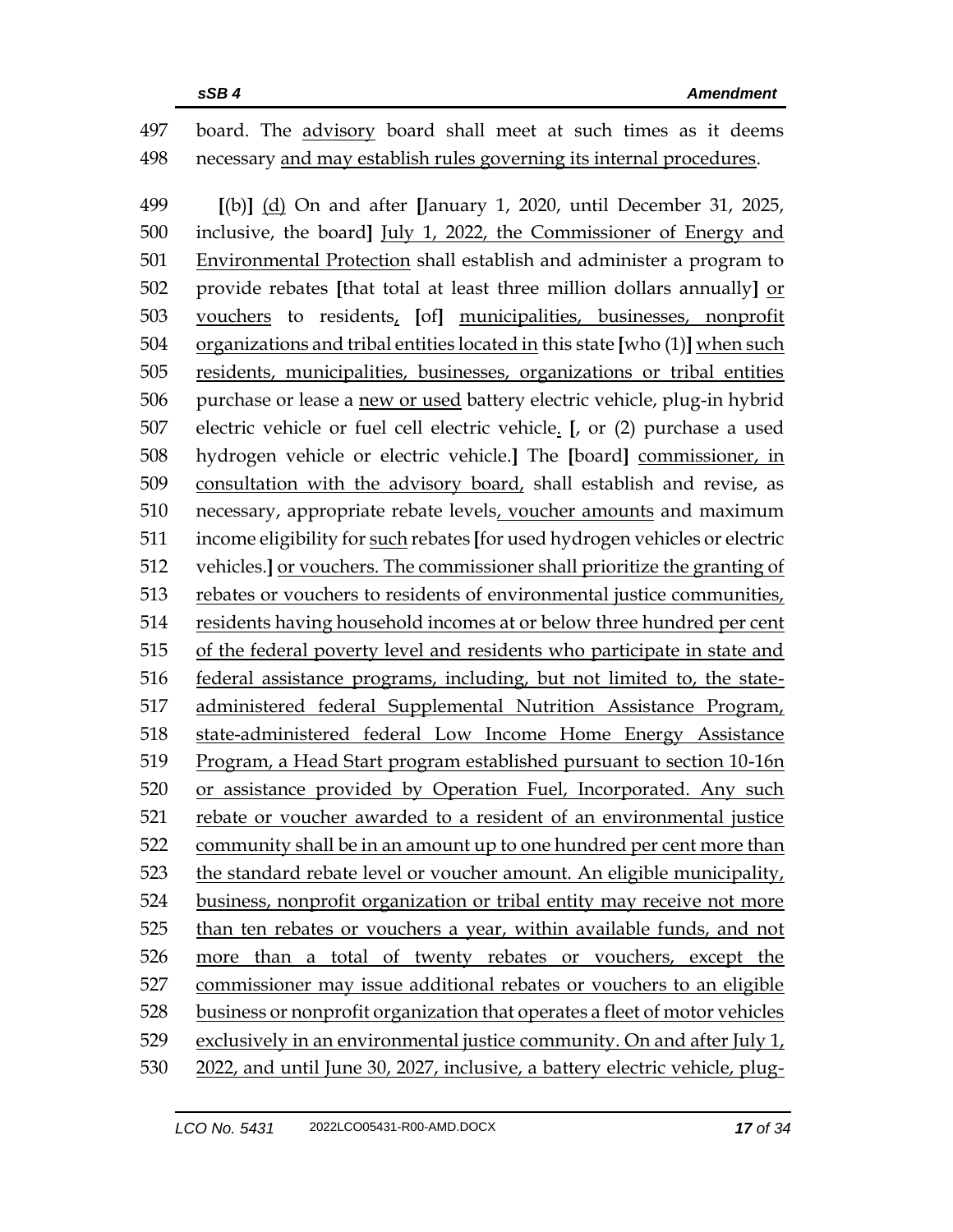|     | sSB4<br><b>Amendment</b>                                                        |
|-----|---------------------------------------------------------------------------------|
| 531 | in hybrid electric vehicle or fuel cell electric vehicle that is eligible for a |
| 532 | rebate or voucher under the program shall have a base manufacturer's            |
| 533 | suggested retail price of not more than fifty thousand dollars.                 |
| 534 | (e) As a part of the Connecticut Hydrogen and Electric Automobile               |
| 535 | Purchase Rebate program, the Commissioner of Energy and                         |
| 536 | Environmental Protection shall also establish and administer a program          |
| 537 | to provide rebates or vouchers to residents of the state who purchase an        |
| 538 | electric bicycle. The commissioner, in consultation with the advisory           |
| 539 | board, shall establish and revise, as necessary, maximum income                 |
| 540 | eligibility for such rebates or vouchers. Any such rebate or voucher            |
| 541 | amount shall be in an amount not less than five hundred dollars. The            |
| 542 | rebate or voucher program shall be designed to maximize the air quality         |
| 543 | benefits associated with the deployment of electric bicycles and                |
| 544 | prioritize providing vouchers to residents of environmental justice             |
| 545 | communities, residents having household incomes at or below three               |
| 546 | hundred per cent of the federal poverty level, and residents who                |
| 547 | participate in state and federal assistance programs, including, but not        |
| 548 | limited to, the state-administered federal Supplemental Nutrition               |
| 549 | Assistance Program, state-administered federal Low Income Home                  |
| 550 | Energy Assistance Program, a Head Start program established pursuant            |
| 551 | to section 10-16 or assistance provided by Operation Fuel, Incorporated.        |
| 552 | On and after July 1, 2022, and until June 30, 2027, inclusive, an electric      |
| 553 | bicycle that is eligible for a rebate or voucher under the program shall        |
| 554 | have a base manufacturer's suggested retail price of not more than three        |
| 555 | thousand dollars.                                                               |
| 556 | The [board] Commissioner of Energy and Environmental<br>(f)                     |
| 557 | Protection shall evaluate [such] the Connecticut Hydrogen and Electric          |
| 558 | Automobile Purchase Rebate program on an annual basis. Not later than           |
|     |                                                                                 |

559 June 20, 2024, and annually thereafter, the commissioner shall submit a report to the joint standing committees of the General Assembly having cognizance of matters relating to the environment and transportation regarding the status and effectiveness of such program. Such report shall include information on program participation and the environmental benefits accruing to environmental justice communities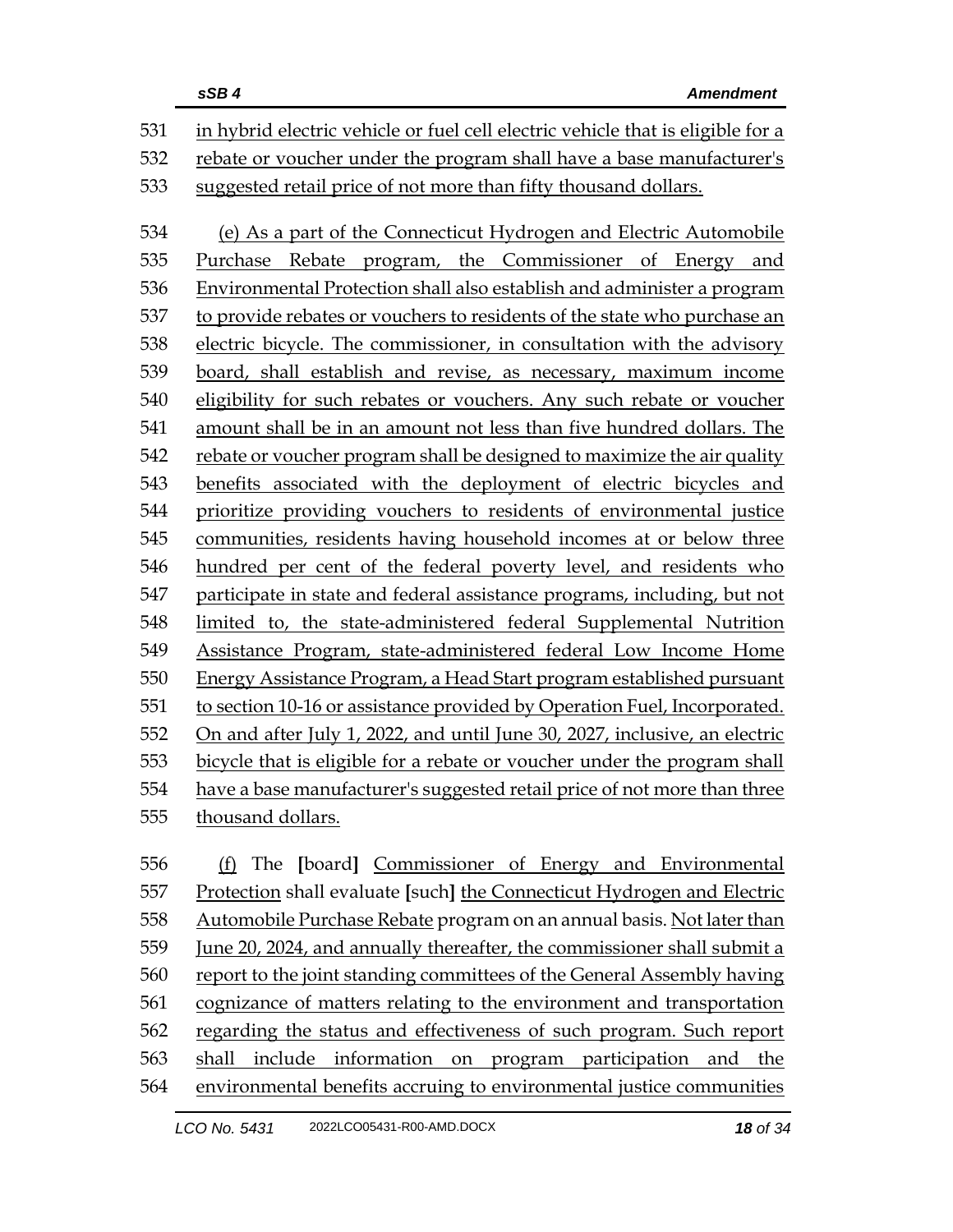## and communities overburdened by air pollution.

 (g) The Commissioner of Energy and Environmental Protection shall conduct outreach programs and implement a marketing campaign for the promotion of the Connecticut Hydrogen and Electric Automobile Purchase Rebate program.

 **[**(c)**]** (h) There is established an account to be known as the "Connecticut hydrogen and electric automobile purchase rebate program account" which shall be a separate, nonlapsing account within the General Fund. The account shall contain any moneys required by law to be deposited in the account. Moneys in the account shall be expended by the **[**Connecticut Hydrogen and Electric Automobile Purchase Rebate Board**]** Commissioner of Energy and Environmental Protection for the purposes of (1) administering the Connecticut Hydrogen and Electric Automobile Purchase Rebate program **[**established pursuant to subsection (b) of this section**]** and the voucher program established pursuant to section 14 of this act, and (2) paying the staffing needs associated with administering the grant program for zero-emission buses and providing administrative and technical assistance for such grant program pursuant to section 13 of this act.

 Sec. 8. Subsection (a) of section 14-49 of the 2022 supplement to the general statutes is repealed and the following is substituted in lieu thereof (*Effective July 1, 2022*):

 (a) For the registration of each passenger motor vehicle, **[**other than an electric motor vehicle,**]** the fee shall be one hundred twenty dollars every three years, provided any individual who is sixty-five years of age or older may, at such individual's discretion, renew the registration of such passenger motor vehicle owned by such individual for either a one- year period or the registration period as determined by the commissioner pursuant to subsection (a) of section 14-22. The registration fee shall be prorated accordingly for any such registration that is renewed for a one-year period. The triennial fee for any motor vehicle for which special license plates have been issued under the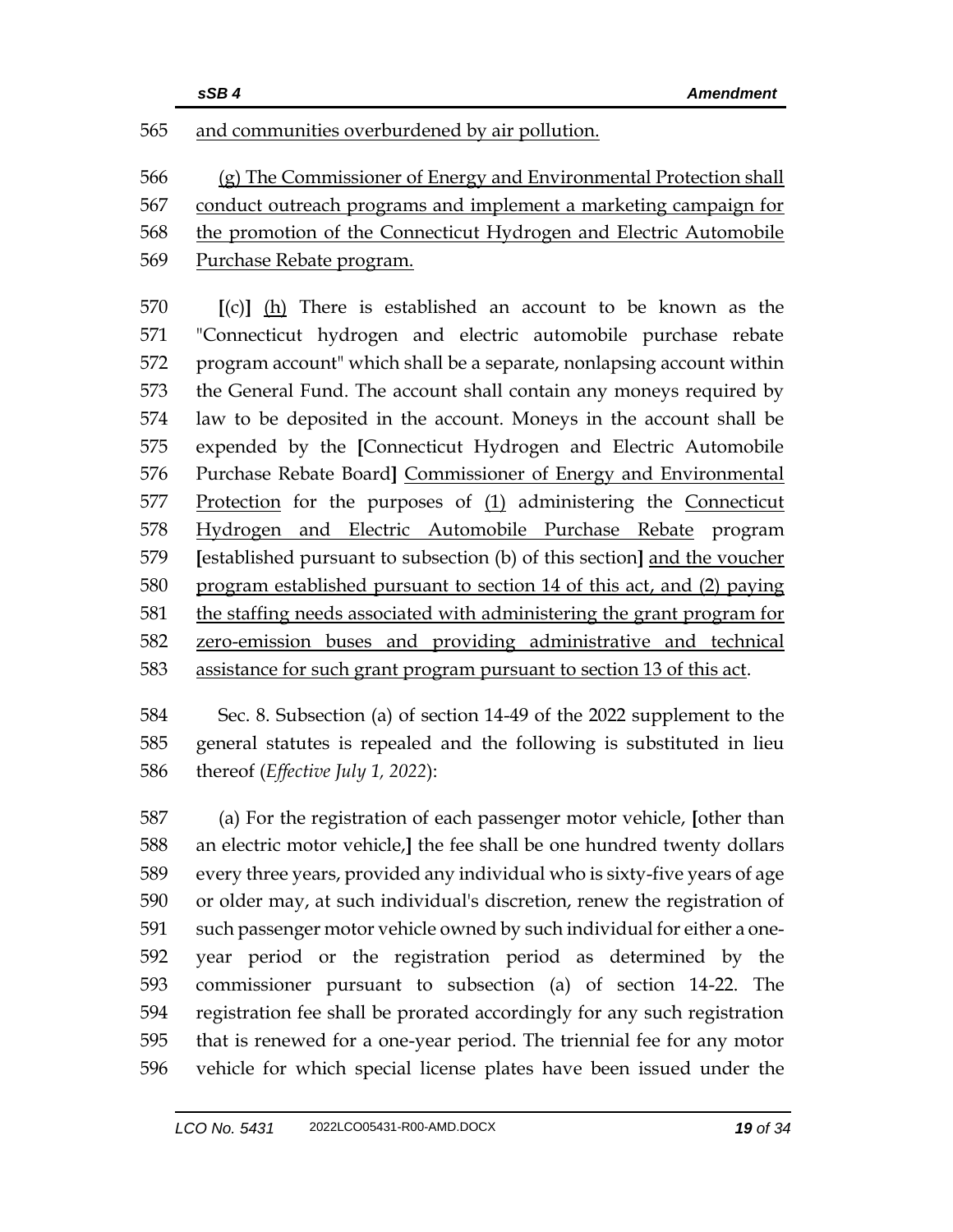provisions of section 14-20 shall be one hundred twenty dollars. The provisions of this subsection relative to the triennial fee charged for the registration of each antique, rare or special interest motor vehicle for which special license plates have been issued under section 14-20 shall not apply to an antique fire apparatus or transit bus owned by a nonprofit organization and maintained primarily for use in parades, exhibitions or other public events but not for purposes of general transportation.

 Sec. 9. Subsection (a) of section 14-49b of the general statutes is repealed and the following is substituted in lieu thereof (*Effective July 1, 2022*):

 (a) (1) For each new registration or renewal of registration of any motor vehicle with the Commissioner of Motor Vehicles pursuant to this chapter, the person registering such vehicle shall pay to the commissioner a fee of fifteen dollars for registration for a triennial period, ten dollars for registration for a biennial period and five dollars for registration for an annual period, except that any individual who is sixty-five years of age or older on or after January 1, 1994, may, at the discretion of such individual, pay the fee for a one-year period if such individual obtains a one-year registration under subsection (a) of 617 section 14-49, as amended by this act. The provisions of this subsection shall not apply to any motor vehicle that is not self-propelled, that is electrically powered, or that is exempted from payment of a registration fee. This fee may be identified as the "federal Clean Air Act fee" on any registration form provided by the commissioner. Payments collected pursuant to the provisions of this **[**section**]** subsection shall be deposited as follows: **[**(1)**]** (A) Fifty-seven and one-half per cent of such payments collected shall be deposited into the Special Transportation Fund established pursuant to section 13b-68, and **[**(2)**]** (B) forty-two and one- half per cent of such payments collected shall be deposited into the General Fund. The fee required by this subsection is in addition to any other fees prescribed by any other provision of this title for the registration of a motor vehicle. No part of the federal Clean Air Act fee shall be subject to a refund under subsection (z) of section 14-49.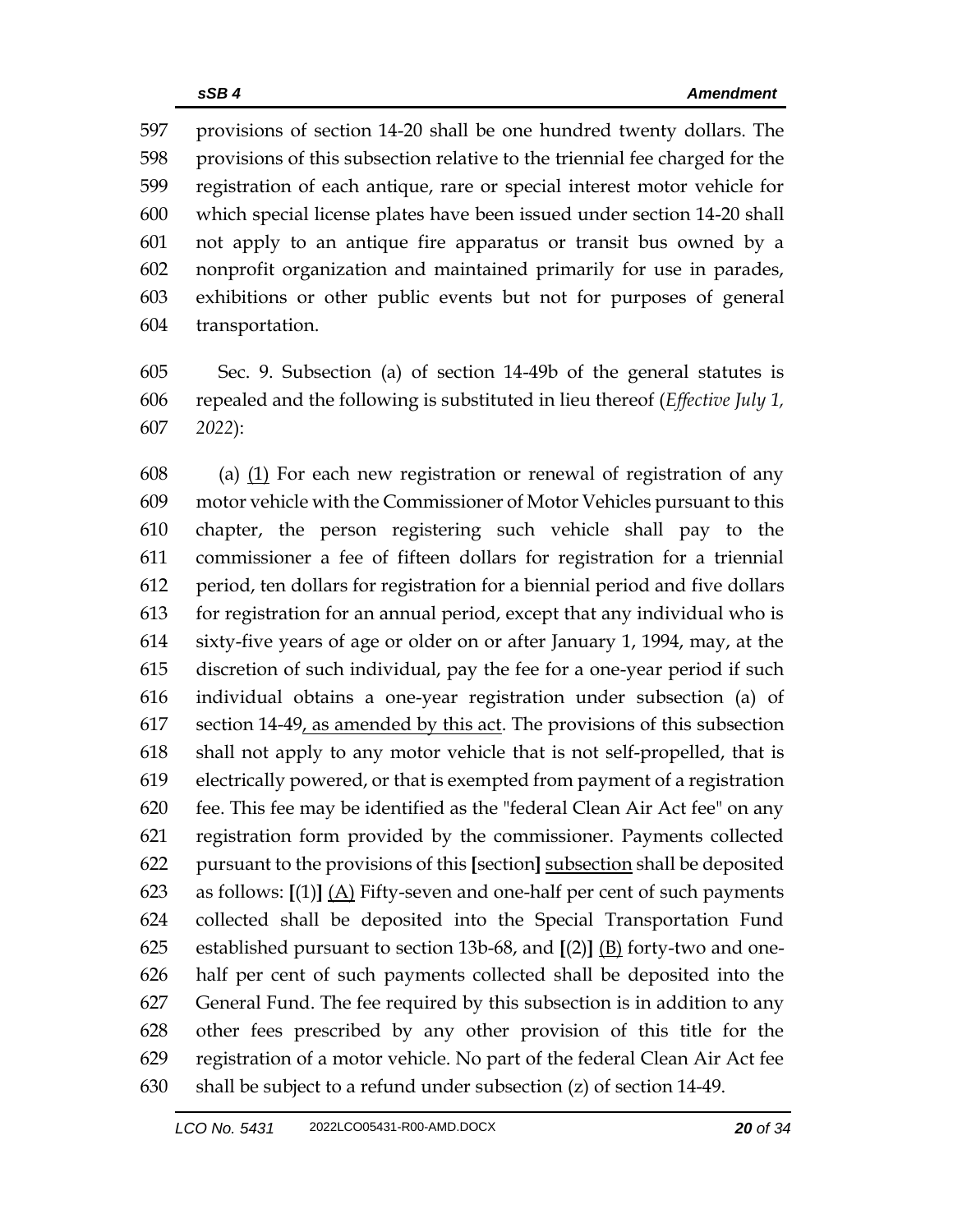(2) Not later than January 1, 2023, and annually thereafter, the Secretary of the Office of Policy and Management, in consultation with the Commissioners of Energy and Environmental Protection, Transportation and Motor Vehicles, shall submit a report, in accordance with the provisions of section 11-4a, to the joint standing committees of the General Assembly having cognizance of matters relating to appropriations and the budgets of state agencies, the environment and transportation indicating (A) the amount of payments collected pursuant to subdivision (1) of this subsection during the preceding fiscal year, and (B) all state funds expended during the preceding fiscal year associated with implementing the requirements of the federal Clean Air Act, improving air quality and reducing transportation sector greenhouse gas emissions.

 Sec. 10. Section 22a-201c of the 2022 supplement to the general statutes is repealed and the following is substituted in lieu thereof (*Effective July 1, 2022*):

 (a) For each registration of a new motor vehicle with the Commissioner of Motor Vehicles pursuant to chapter 246, the person registering such vehicle shall pay to the commissioner a fee of fifteen dollars, in addition to any other fees required for registration, for the following registration types: Passenger, motor home, combination or antique.

 (b) For each new registration or renewal of registration of any motor vehicle, except a new motor vehicle, with the Commissioner of Motor Vehicles pursuant to chapter 246, the person registering such vehicle shall pay to the commissioner a fee of seven dollars and fifty cents for registration for a triennial period and five dollars for registration for a biennial period for the following registration types: Passenger, motor home, combination or antique. Any person who is sixty-five years of age or older and who obtains a one-year registration renewal for any motor vehicle under section 14-49, as amended by this act, for such registration type shall pay two dollars and fifty cents for the annual registration period.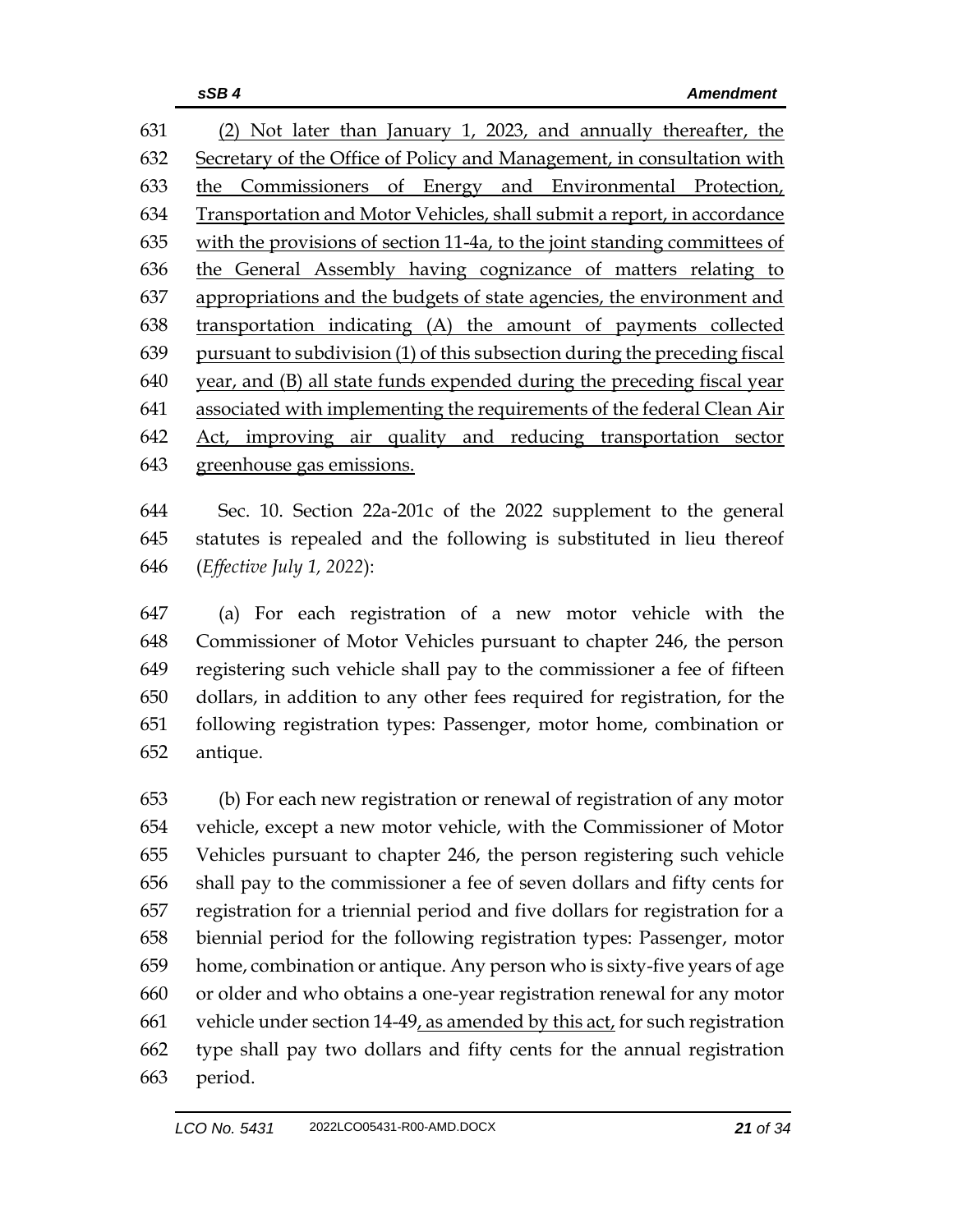(c) The fee imposed by this **[**subsection**]** section may be identified as the "greenhouse gas reduction fee" on any registration form, or combined with the fee specified by subdivision (3) of subsection (k) of section 14-164c on any registration form. **[**The first three million dollars received from the payment of such fee**]** Payments collected pursuant to the provisions of this section shall be deposited into the Connecticut hydrogen and electric automobile purchase rebate program account, established pursuant to subsection **[**(c)**]** (h) of section 22a-202, as amended by this act. **[**Any revenue from such fee in excess of the first three million dollars in each fiscal year shall be deposited into the General Fund.**]** No part of the greenhouse gas reduction fee shall be subject to a refund under subsection (z) of section 14-49.

 Sec. 11. (NEW) (*Effective July 1, 2022*) The Commissioner of Transportation shall establish a matching grant program for the purpose of assisting municipalities to modernize existing traffic signal equipment and operations to make such equipment and operations capable of utilizing transit signal priority and responsive to congestion and to reduce idling. Applications shall be submitted annually to the commissioner at such times and in such manner as the commissioner prescribes. The commissioner shall develop the eligibility criteria for participation in the program and determine the amount a municipality shall be required to provide to match any such grant. The commissioner shall give preference to applications submitted by two or more municipalities and establish incentives for projects undertaken by two or more municipalities.

 Sec. 12. Subsection (a) of section 10-220 of the 2022 supplement to the general statutes is repealed and the following is substituted in lieu thereof (*Effective October 1, 2022*):

 (a) Each local or regional board of education shall maintain good public elementary and secondary schools, implement the educational interests of the state, as defined in section 10-4a, and provide such other educational activities as in its judgment will best serve the interests of the school district; provided any board of education may secure such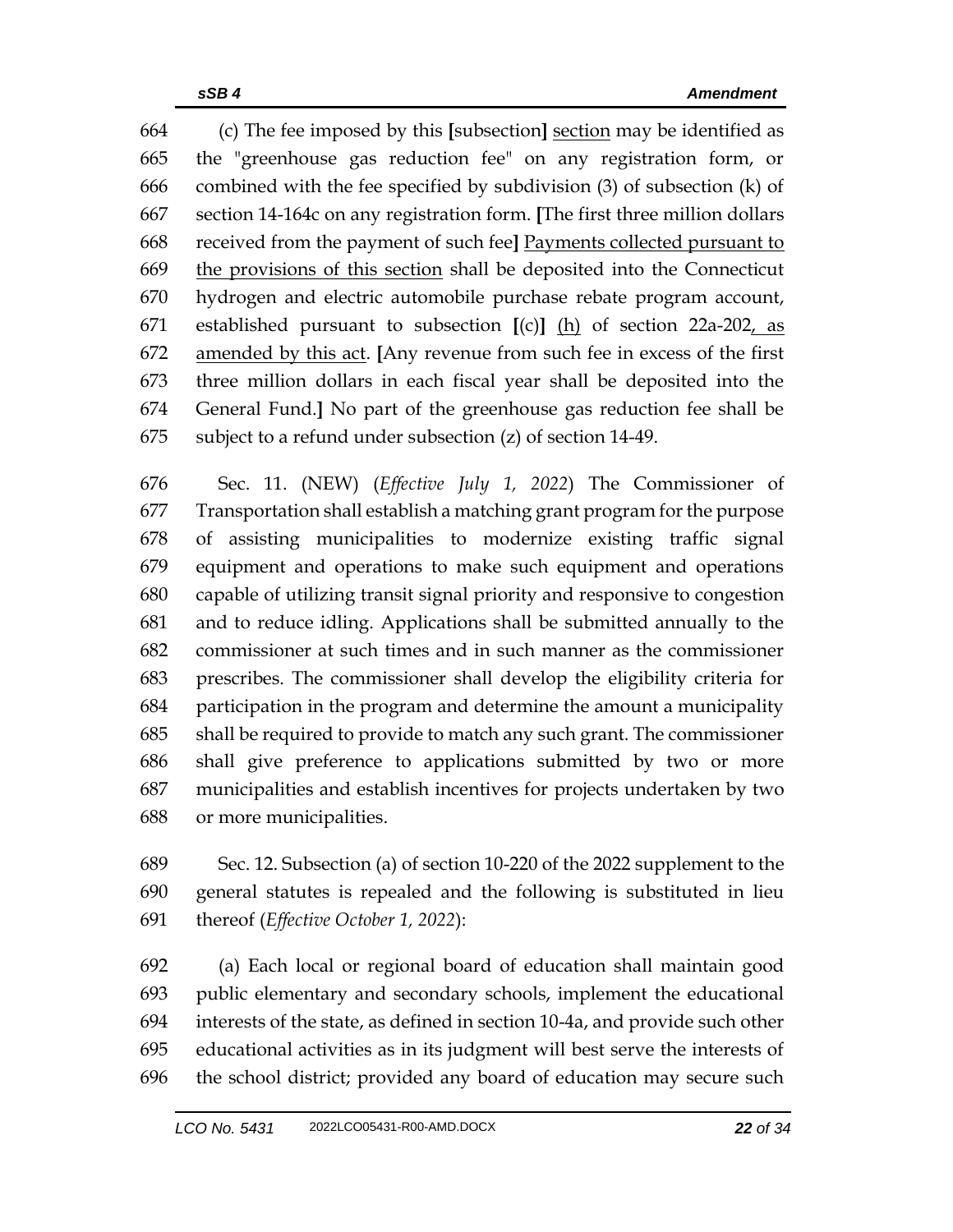opportunities in another school district in accordance with provisions of the general statutes and shall give all the children of the school district, including children receiving alternative education, as defined in section 10-74j, as nearly equal advantages as may be practicable; shall provide an appropriate learning environment for all its students which includes (1) adequate instructional books, supplies, materials, equipment, staffing, facilities and technology, (2) equitable allocation of resources among its schools, (3) proper maintenance of facilities, and (4) a safe school setting; shall, in accordance with the provisions of subsection (f) of this section, maintain records of allegations, investigations and reports that a child has been abused or neglected by a school employee, as defined in section 53a-65, employed by the local or regional board of education; shall have charge of the schools of its respective school district; shall make a continuing study of the need for school facilities and of a long-term school building program and from time to time make recommendations based on such study to the town; shall adopt and implement an indoor air quality program that provides for ongoing maintenance and facility reviews necessary for the maintenance and improvement of the indoor air quality of its facilities; shall adopt and implement a green cleaning program, pursuant to section 10-231g, that provides for the procurement and use of environmentally preferable cleaning products in school buildings and facilities; on and after July 1, 2021, and every five years thereafter, shall report to the Commissioner of Administrative Services on the condition of its facilities and the action taken to implement its long-term school building program, indoor air quality program and green cleaning program, which report the Commissioner of Administrative Services shall use to prepare a report every five years that said commissioner shall submit in accordance with section 11-4a to the joint standing committee of the General Assembly having cognizance of matters relating to education; shall advise the Commissioner of Administrative Services of the relationship between any individual school building project pursuant to chapter 173 and such long-term school building program; shall have the care, maintenance and operation of buildings, lands, apparatus and other property used for school purposes and at all times shall insure all such buildings and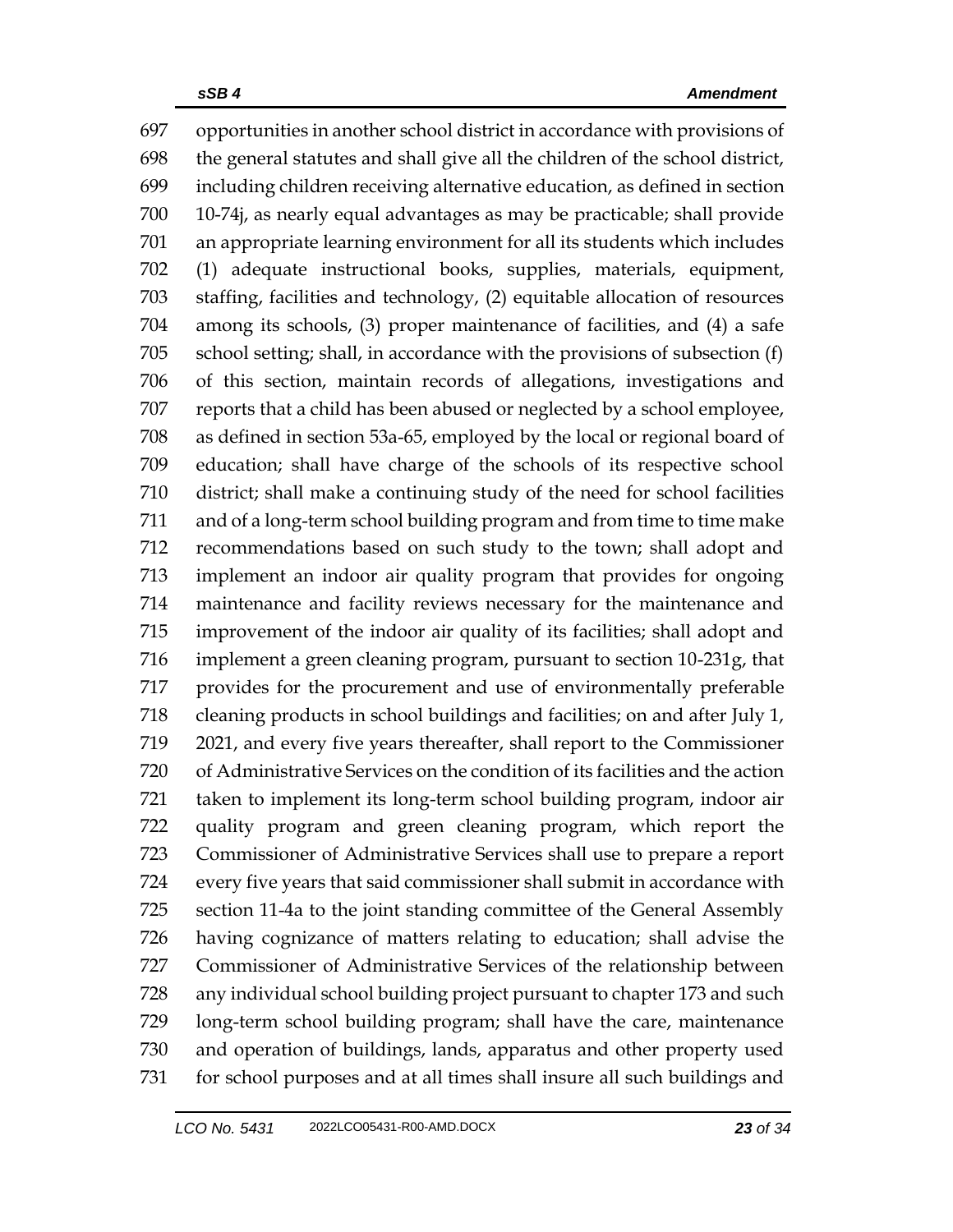all capital equipment contained therein against loss in an amount not less than eighty per cent of replacement cost; shall determine the number, age and qualifications of the pupils to be admitted into each school; shall develop and implement a written plan for minority educator recruitment for purposes of subdivision (3) of section 10-4a; shall employ and dismiss the teachers of the schools of such district subject to the provisions of sections 10-151 and 10-158a; shall designate the schools which shall be attended by the various children within the school district; shall make such provisions as will enable each child of school age residing in the district to attend some public day school for the period required by law and provide for the transportation of children wherever transportation is reasonable and desirable, and for 744 such purpose may make contracts covering periods of not more than  $(A)$ 745 five years, or (B) ten years if such contract includes transportation 746 provided by at least one zero-emission school bus, as defined in 42 USC 16091(a)(8), as amended from time to time; may provide alternative education, in accordance with the provisions of section 10-74j, or place in another suitable educational program a pupil enrolling in school who is nineteen years of age or older and cannot acquire a sufficient number of credits for graduation by age twenty-one; may arrange with the board of education of an adjacent town for the instruction therein of such children as can attend school in such adjacent town more conveniently; shall cause each child five years of age and over and under eighteen years of age who is not a high school graduate and is living in the school district to attend school in accordance with the provisions of section 10- 184, and shall perform all acts required of it by the town or necessary to carry into effect the powers and duties imposed by law.

 Sec. 13. (NEW) (*Effective July 1, 2022*) (a) As used in this section, (1) "zero-emission school bus" has the same meaning as provided in 42 USC 16091(a)(8), as amended from time to time, (2) "alternative fuel school bus" means a school bus that reduces emissions and is operated entirely or in part using liquefied natural gas, compressed natural gas, hydrogen, propane or biofuels, and (3) "environmental justice community" has the same meaning as provided in subsection (a) of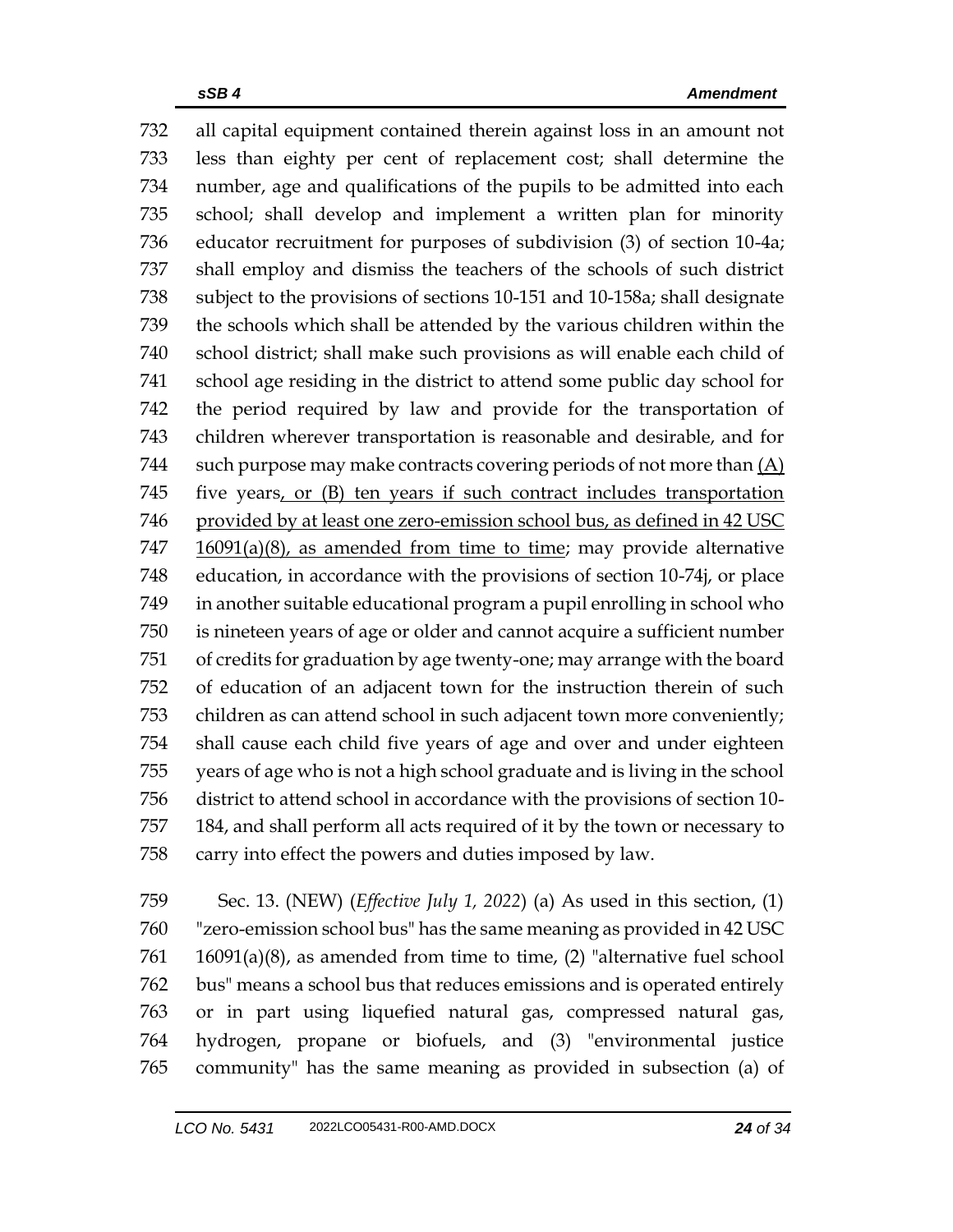section 22a-20a of the general statutes.

 (b) Except as provided in subsection (c) of this section, (1) on and after January 1, 2035, one hundred per cent of the school buses that provide transportation for all school districts in the state shall be zero-emission school buses or alternative fuel school buses, and (2) on and after January 1, 2040, one hundred per cent of the school buses that provide transportation for all school districts in the state shall be zero-emission school buses.

 (c) On and after January 1, 2030, one hundred per cent of the school buses that provide transportation for school districts entirely within an environmental justice community as of July 1, 2022, or in an area that encompasses at least one environmental justice community as of July 1, 2022, shall be zero-emission school buses.

 (d) The Commissioner of Energy and Environmental Protection shall establish and administer a grant program for the purpose of providing matching funds necessary for municipalities, school districts and school bus operators to submit federal grant applications in order to maximize federal funding for the purchase or lease of zero-emission school buses and electric vehicle charging or fueling infrastructure. Applications for such grants shall be filed with the commissioner at such time and in such manner as the commissioner prescribes. The commissioner shall give preference to applications concerning the purchase or lease of a zero- emission school bus that will be operated primarily in an environmental justice community. The commissioner shall determine the amount a municipality, school district or school bus operator shall be required to provide to match such grant.

 (e) The Commissioner of Energy and Environmental Protection shall, within available funds and appropriations, provide administrative and technical assistance to municipalities, school districts and school bus operators that are transitioning to the use of zero-emission school buses, applying for federal grants for such buses and installing electric vehicle charging and fueling infrastructure.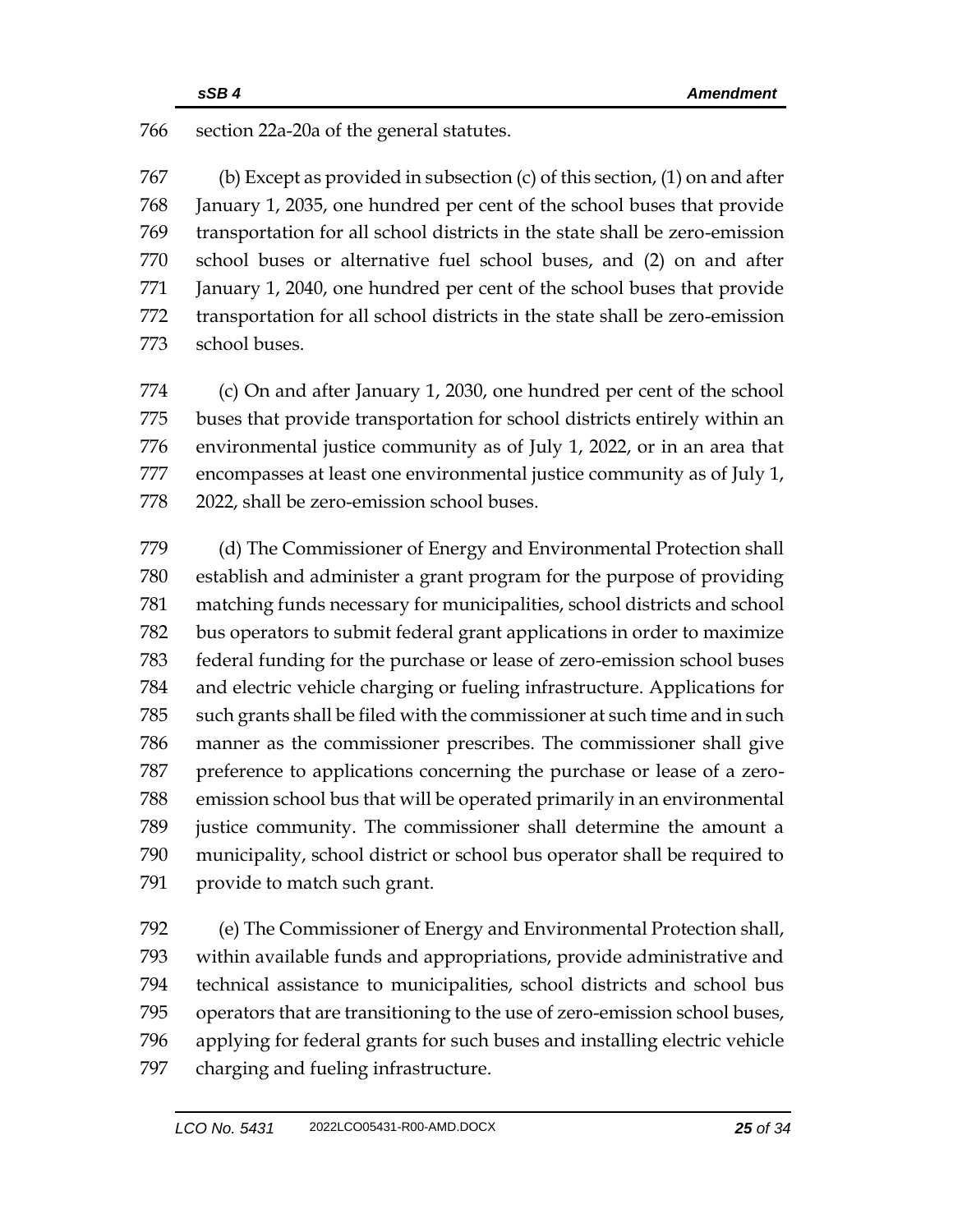Sec. 14. (NEW) (*Effective October 1, 2022*) On and after January 1, 2023, the Commissioner of Energy and Environmental Protection, in consultation with the Commissioners of Motor Vehicles, Transportation and Education, may establish, within available funding, a voucher program to support the (1) deployment of any vehicle classified within Class 5 to Class 13, inclusive, by the Federal Highway Administration's vehicle category classification system, as amended from time to time, and any school bus classified within Class 3 to Class 8, inclusive, by said classification system, that is equipped with zero-emission technology, including, but not limited to, battery electric and fuel cell systems, and (2) installation of electric vehicle charging infrastructure. Applications for the voucher program shall be filed with the Commissioner of Energy and Environmental Protection at such time and in such manner as the commissioner prescribes. In awarding any such voucher, the Commissioner of Energy and Environmental Protection shall consider the amount of funding available and set aside forty per cent of such funding to be used toward maximizing air pollution reductions in environmental justice communities. Vouchers shall not be awarded for vehicle classes where there is no commercially available zero-emission technology.

 Sec. 15. Section 22a-174g of the general statutes is repealed and the following is substituted in lieu thereof (*Effective July 1, 2022*):

 (a) On or before December 31, 2004, the Commissioner of Energy and Environmental Protection shall adopt regulations, in accordance with the provisions of chapter 54, to implement the light duty motor vehicle emission standards of the state of California, and shall amend such regulations from time to time, in accordance with changes in said standards. Such regulations shall be applicable to motor vehicles with a model year 2008 and later. Such regulations may incorporate by reference the California motor vehicle emission standards set forth in final regulations issued by the California Air Resources Board pursuant to Title 13 of the California Code of Regulations and promulgated under the authority of Division 26 of the California Health and Safety Code, as may be amended from time to time. Nothing in this section shall limit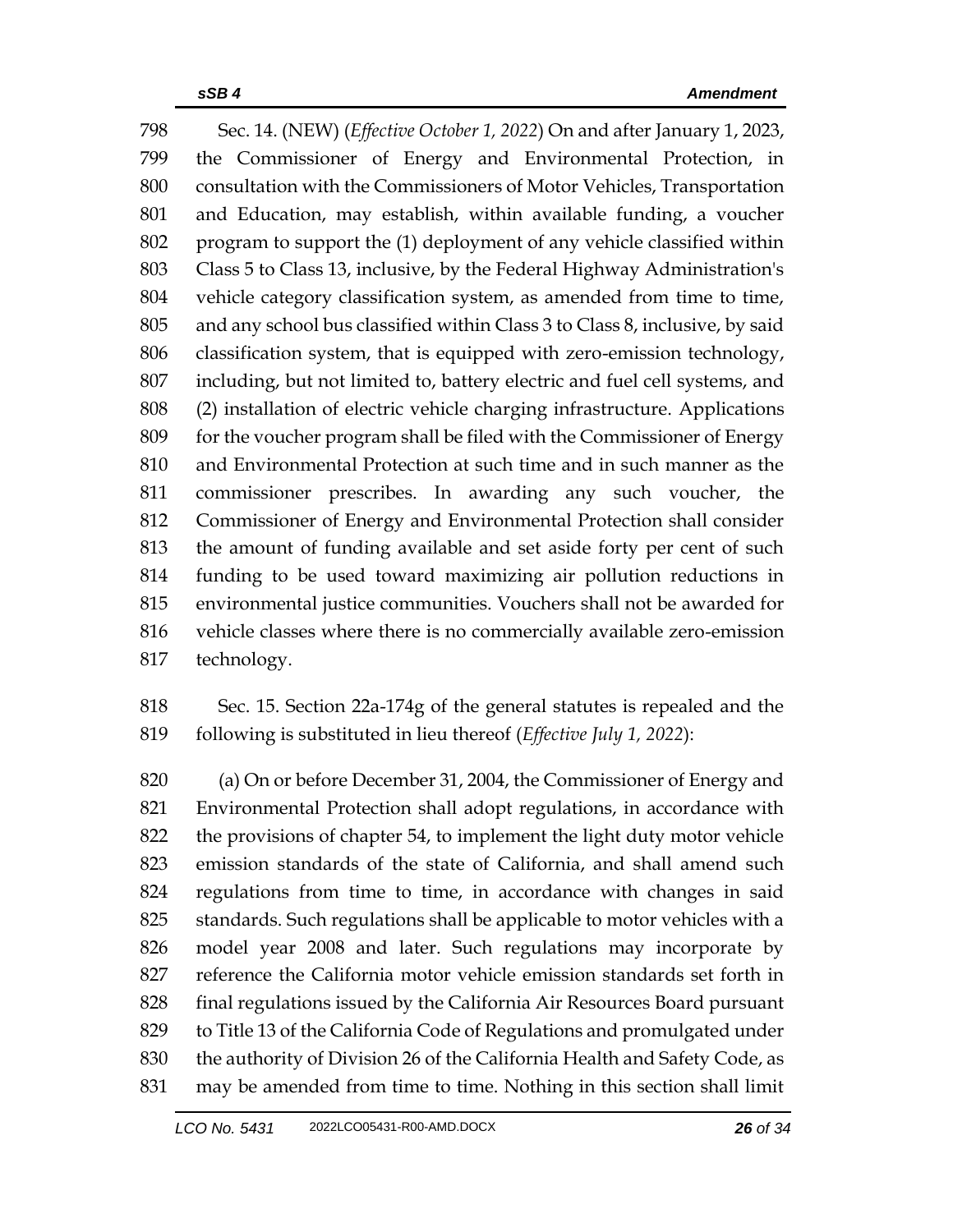the commissioner's authority to regulate motor vehicle emissions for any other class of vehicle.

 (b) As part of the state's implementation plan under the federal Clean Air Act, the Commissioner of Energy and Environmental Protection may establish a program to allow the sale, purchase and use of motor vehicles which comply with any regulations adopted by the commissioner which implement the California motor vehicles emissions standards for purposes of generating any emission reduction credits under said act. Nothing in this section shall prohibit the Commissioner of Energy and Environmental Protection from establishing a program to require the sale, purchase and use of motor vehicles which comply with any regulations adopted by the commissioner which implement the California motor vehicle emissions standards.

 (c) The Commissioner of Energy and Environmental Protection may adopt regulations, in accordance with the provisions of chapter 54, to implement the medium and heavy-duty motor vehicle standards of the state of California. If the commissioner adopts such regulations, the commissioner shall amend such regulations from time to time, in accordance with changes to such standards. Such regulations may incorporate by reference the California motor vehicle standards established in final regulations issued by the California Air Resources Board pursuant to Title 13 of the California Code of Regulations and promulgated under the authority of Division 26 of the California Health and Safety Code, as may be amended from time to time.

 Sec. 16. Section 47-261b of the general statutes is repealed and the following is substituted in lieu thereof (*Effective October 1, 2022*):

 (a) At least ten days before adopting, amending or repealing any rule, the executive board shall give all unit owners notice of (1) The executive board's intention to adopt, amend or repeal a rule and shall include with such notice the text of the proposed rule or amendment, or the text of the rule proposed to be repealed; and (2) the date on which the executive board will act on the proposed rule, amendment or repeal after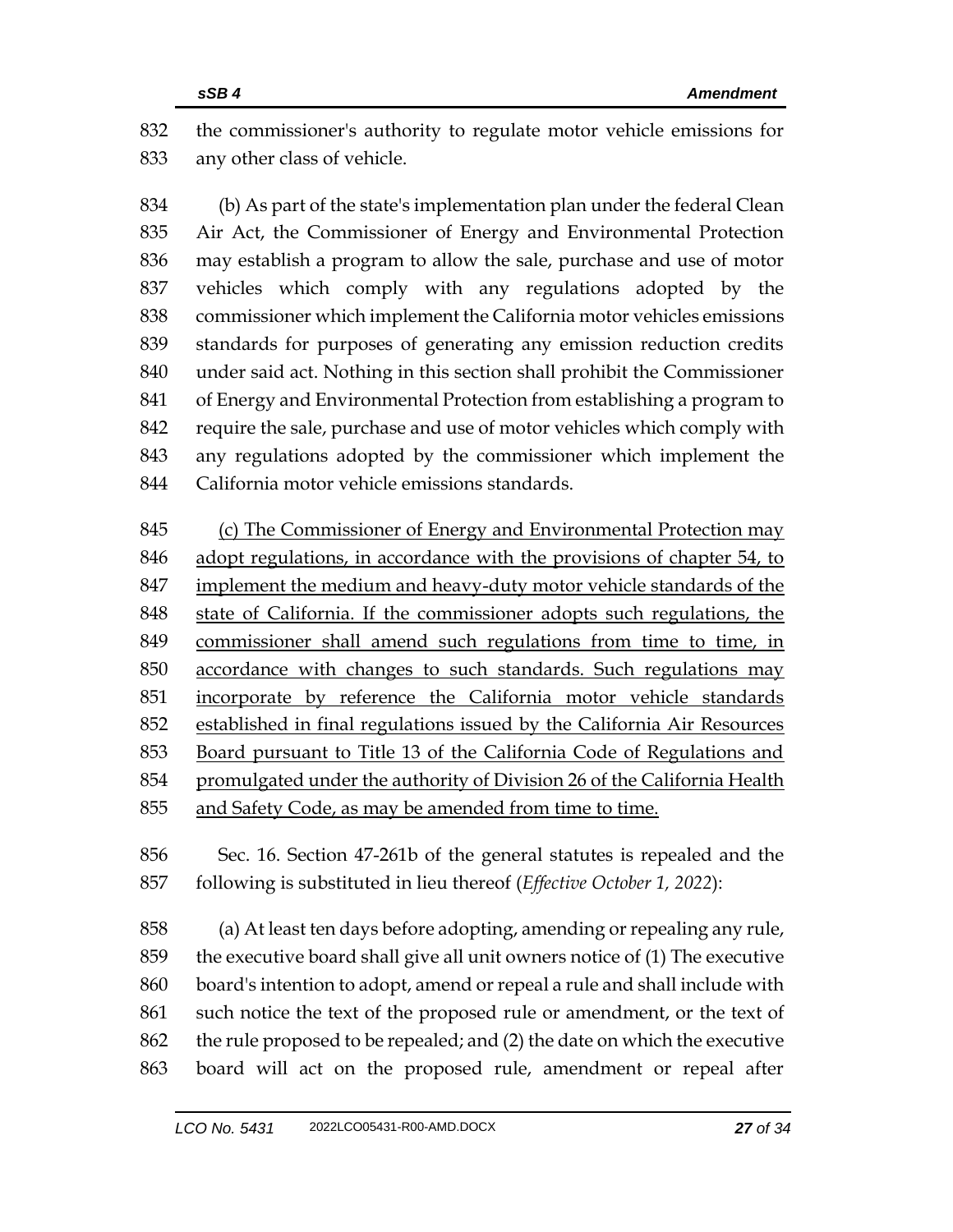considering comments from unit owners.

 (b) Following adoption, amendment or repeal of a rule, the association shall give all unit owners notice of its action and include with such notice a copy of any new or amended rule.

 (c) Subject to the provisions of the declaration, an association may adopt rules to establish and enforce construction and design criteria and aesthetic standards. If an association adopts such rules, the association shall adopt procedures for enforcement of those rules and for approval of construction applications, including a reasonable time within which the association **[**must**]** shall act after an application is submitted and the consequences of its failure to act.

 (d) A rule regulating display of the flag of the United States **[**must**]** 876 shall be consistent with federal law. In addition, the association may not prohibit display, on a unit or on a limited common element adjoining a unit, of the flag of this state, or signs regarding candidates for public or association office or ballot questions, but the association may adopt rules governing the time, place, size, number and manner of those displays.

 (e) Unit owners may peacefully assemble on the common elements to consider matters related to the common interest community, but the association may adopt rules governing the time, place and manner of those assemblies.

 (f) An association may adopt rules that affect the use of or behavior in units that may be used for residential purposes, only to:

(1) Implement a provision of the declaration;

 (2) Regulate any behavior in or occupancy of a unit which violates the declaration or adversely affects the use and enjoyment of other units or the common elements by other unit owners; or

 (3) Restrict the leasing of residential units to the extent those rules are reasonably designed to meet underwriting requirements of institutional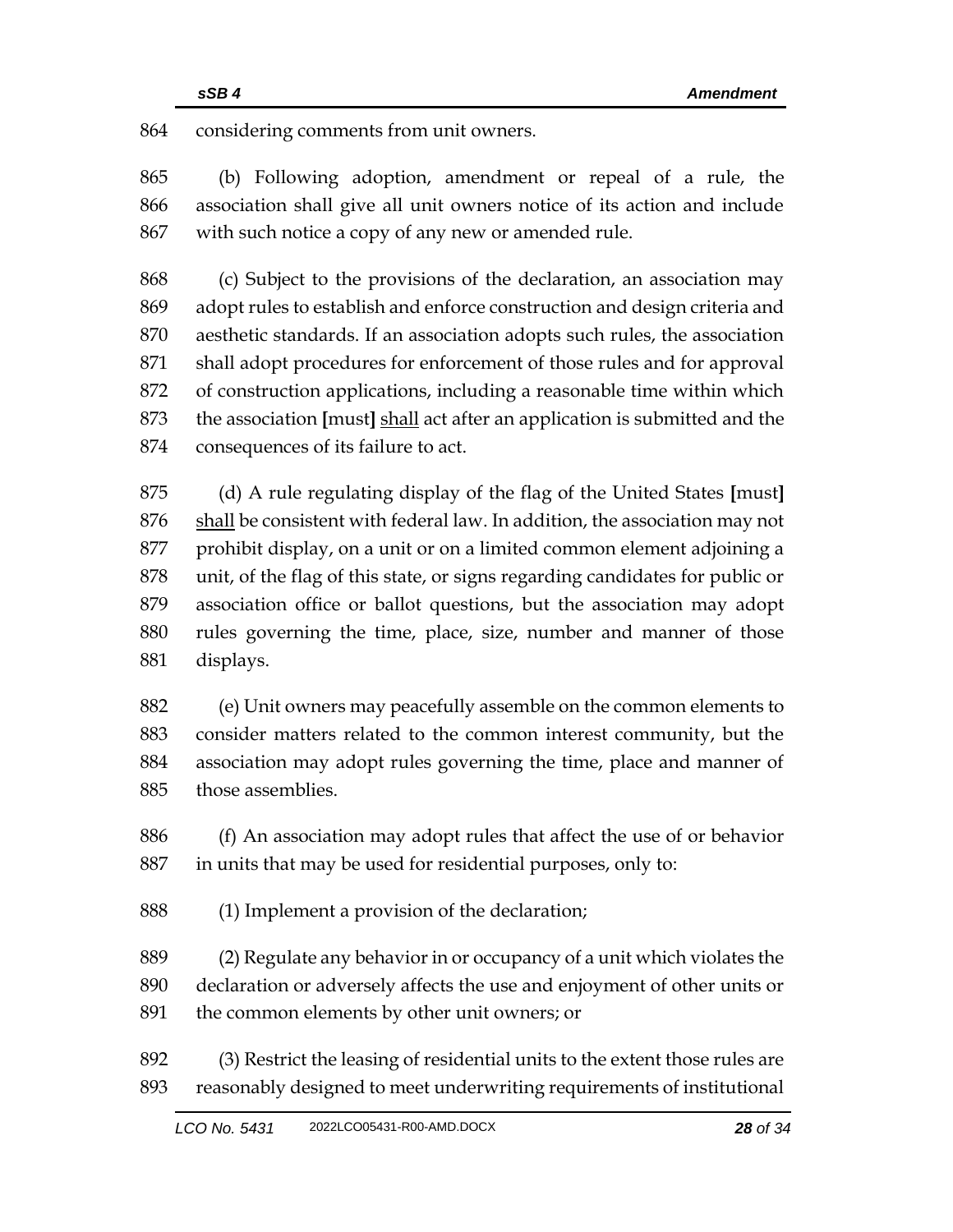lenders that regularly make loans secured by first mortgages on units in common interest communities or regularly purchase those mortgages, provided no such restriction shall be enforceable unless notice thereof is recorded on the land records of each town in which any part of the common interest community is located. Such notice shall be indexed by the town clerk in the grantor index of such land records in the name of the association.

 (g) In the case of a common interest community that is not a condominium or a cooperative, an association may not adopt or enforce any rules that would have the effect of prohibiting any unit owner from installing a solar power generating system on the roof of such owner's unit, provided such roof is not shared with any other unit owner. An association may adopt rules governing (1) the size and manner of affixing, installing or removing a solar power generating system; (2) the unit owner's responsibilities for periodic upkeep and maintenance of such solar power generating system; and (3) a prohibition on any unit owner installing a solar power generating system upon any common elements of the association.

 **[**(g)**]** (h) An association's internal business operating procedures need not be adopted as rules.

**[**(h)**]** (i) Each rule of the association **[**must**]** shall be reasonable.

 Sec. 17. Subsection (b) of section 10-291 of the 2022 supplement to the general statutes is repealed and the following is substituted in lieu thereof (*Effective October 1, 2022*):

 (b) The Department of Administrative Services shall not approve a school building project plan or site, as applicable, if:

 (1) The site is in an area of moderate or high radon potential, as indicated in the Department of Energy and Environmental Protection's Radon Potential Map, or similar subsequent publications, except where the school building project plan incorporates construction techniques to mitigate radon levels in the air of the facility;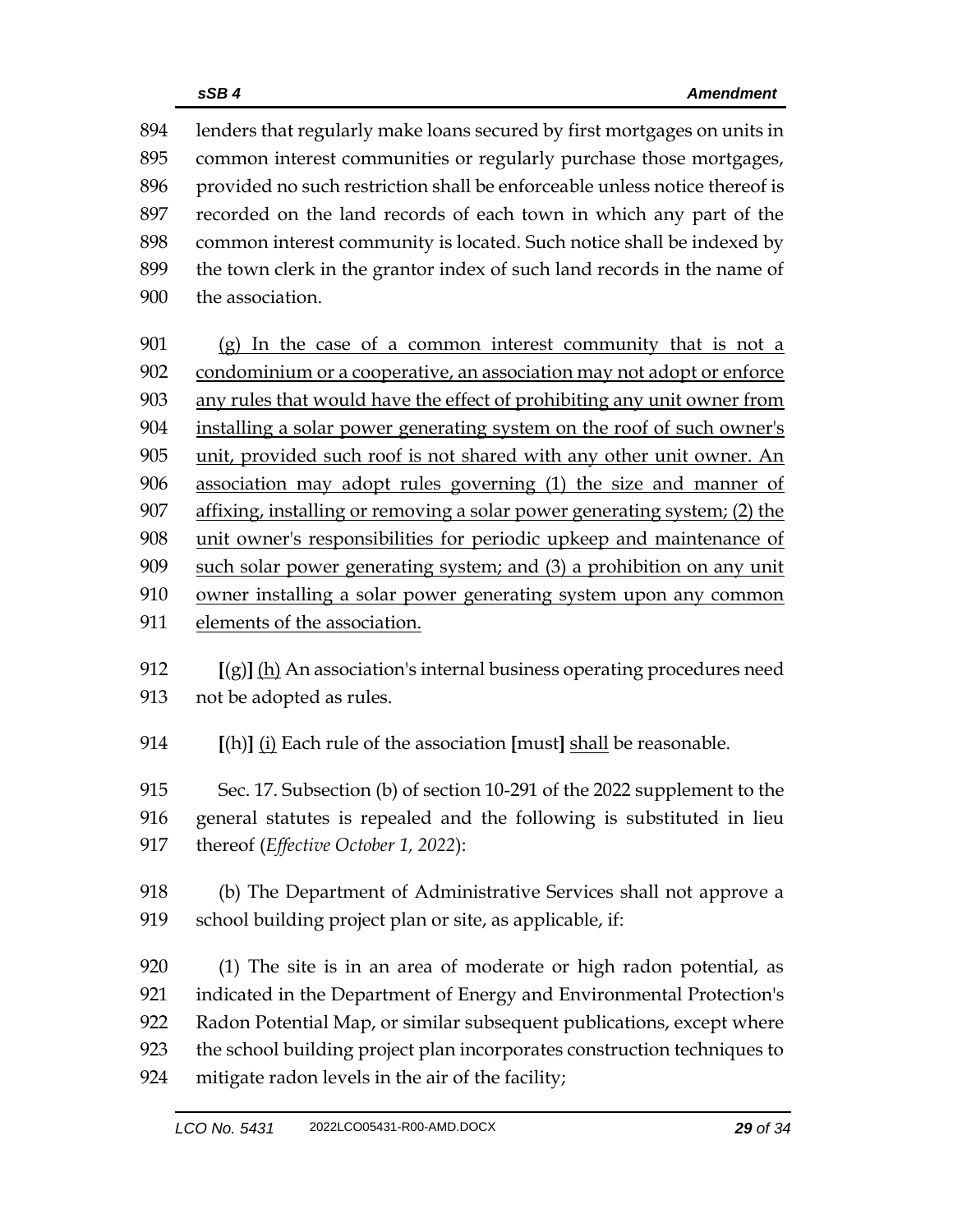(2) The plans incorporate new roof construction or total replacement of an existing roof and do not provide for the following: (A) A minimum roof pitch that conforms with the requirements of the State Building Code, (B) a minimum twenty-year unlimited manufacturer's guarantee for water tightness covering material and workmanship on the entire roofing system, (C) the inclusion of vapor retarders, insulation, bitumen, felts, membranes, flashings, metals, decks and any other feature required by the roof design, and (D) that all manufacturer's materials to be used in the roofing system are specified to meet the latest standards for individual components of the roofing systems of the American Society for Testing and Materials;

 (3) In the case of a major alteration, renovation or extension of a building to be used for public school purposes, the plans do not incorporate the guidelines set forth in the Sheet Metal and Air Conditioning Contractors National Association's publication entitled "Indoor Air Quality Guidelines for Occupied Buildings Under 941 Construction" or similar subsequent publications;

 (4) In the case of a new construction, extension, renovation or replacement, the plans do not provide that the building maintenance staff responsible for such facility are trained in or are receiving training in, or that the applicant plans to provide training in, the appropriate areas of plant operations including, but not limited to, heating, ventilation and air conditioning systems pursuant to section 10-231e, with specific training relative to indoor air quality;

 (5) In the case of a project for new construction, extension, major alteration, renovation or replacement involving a school entrance for inclusion on any listing submitted to the General Assembly in accordance with section 10-283 on or after July 1, 2008, the plans do not provide for a security infrastructure for such entrance; **[**or**]**

 (6) In the case of a project for new construction, extension, major alteration, renovation or replacement on any listing submitted to the General Assembly in accordance with section 10-283 on or after July 1,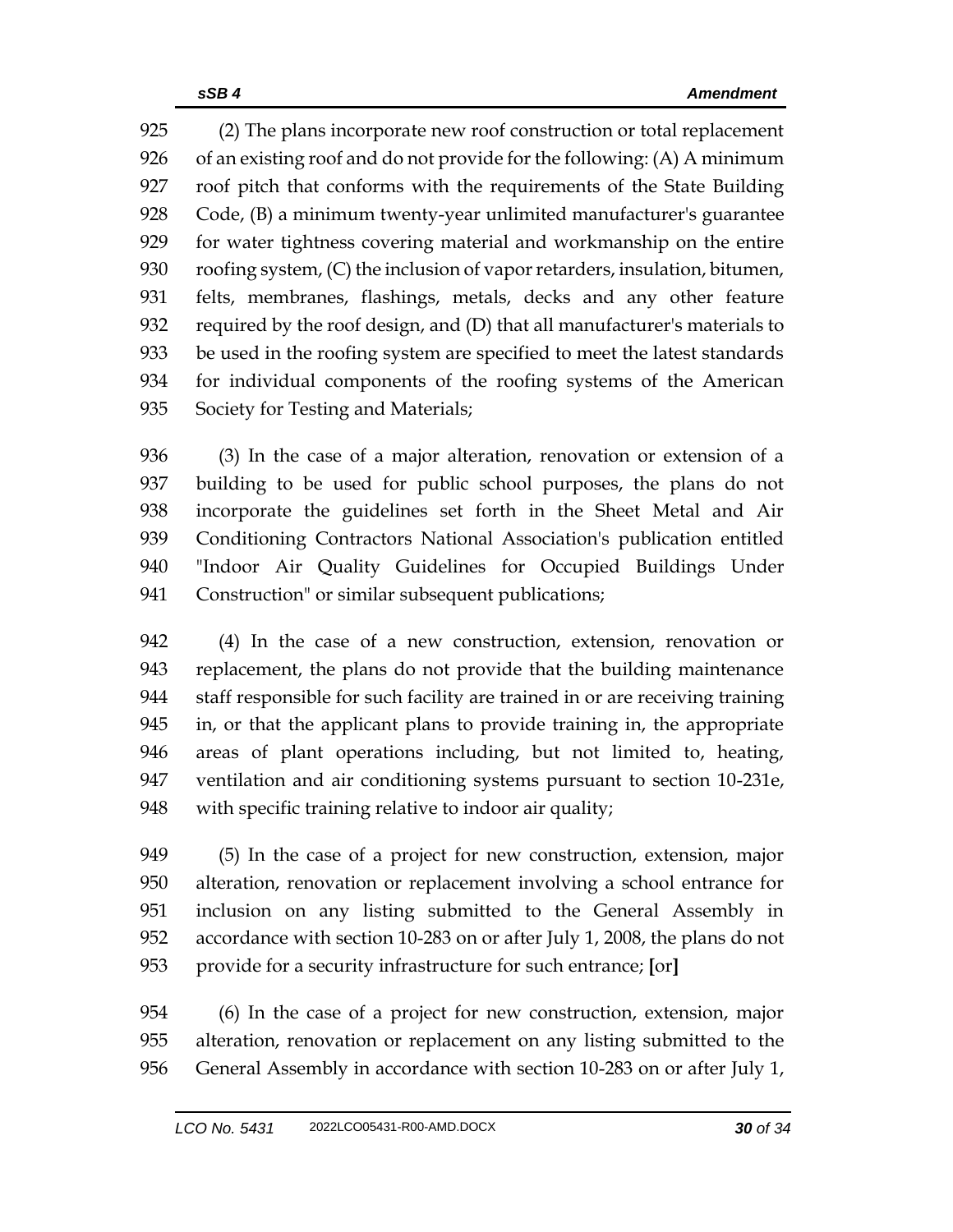2022, the plans do not provide for the installation of at least one water bottle filling station (A) per one hundred students of the projected enrollment for the school building, (B) on each new floor or wing of the school building, and (C) in any food service area of the school building; 961 or (7) In the case of a project for new construction of a school building on any listing submitted to the General Assembly in accordance with section 10-283 on or after July 1, 2023, the plans do not provide for the installation of level two electric vehicle charging stations, as defined in section 5 of this act, in at least twenty per cent of the designated parking spaces for cars or light duty trucks at the school building. Sec. 18. Section 22a-200c of the general statutes is repealed and the following is substituted in lieu thereof (*Effective July 1, 2022*): (a) The Commissioner of Energy and Environmental Protection shall adopt regulations, in accordance with chapter 54, to implement the Regional Greenhouse Gas Initiative. (b) The Department of Energy and Environmental Protection shall auction all emissions allowances and invest the proceeds, which shall be deposited into a Regional Greenhouse Gas account established by the Comptroller as a separate, nonlapsing account within the General Fund, on behalf of electric ratepayers in energy conservation, load management, **[**and**]** Class I renewable energy programs and programs 979 that reduce transportation sector greenhouse gas emissions. In making such investments, the Commissioner of Energy and Environmental Protection shall consider strategies that maximize cost effective reductions in greenhouse gas emission. Allowances shall be auctioned under the oversight of the Department of Energy and Environmental Protection by a contractor or trustee on behalf of the electric ratepayers. **[**On or before July 1, 2015, notwithstanding subparagraph (C) of subdivision (5) of subsection (f) of section 22a-174-31 of the regulations of Connecticut state agencies, the commissioner may allocate to the Connecticut Green Bank any portion of auction proceeds in excess of the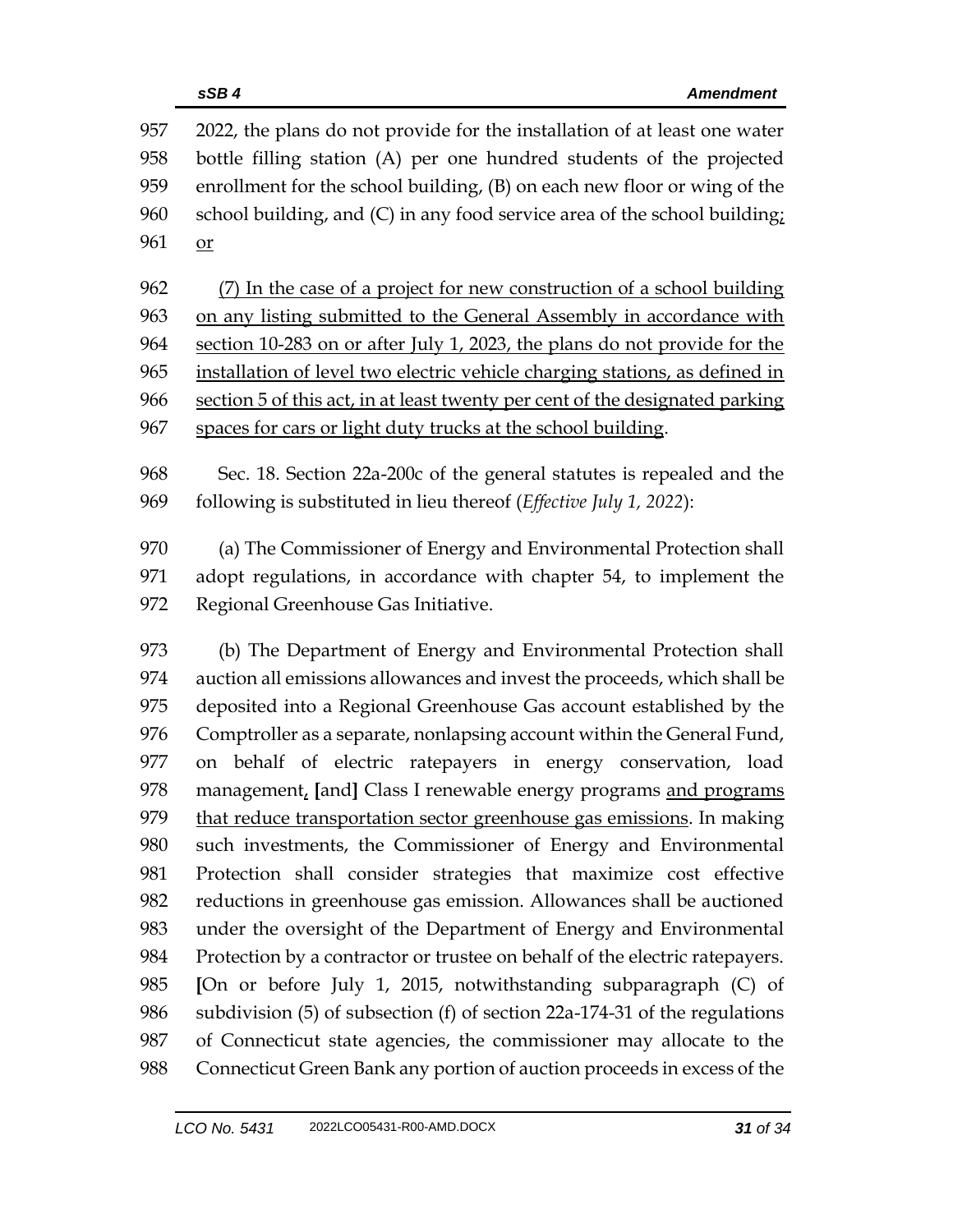amounts budgeted by electric distribution companies in the plan submitted to the department on November 1, 2012, in accordance with section 16-245m, to support energy efficiency programs, provided any such excess proceeds may be calculated and allocated on a pro rata basis at the conclusion of any auction.**]**

 (c) The regulations adopted pursuant to subsection (a) of this section may include provisions to cover the reasonable administrative costs associated with the implementation of the Regional Greenhouse Gas Initiative in Connecticut and to fund the assessment, **[**and**]** planning and implementation of measures to reduce emissions, mitigate the impacts of climate change and to cover the reasonable administrative costs of state agencies associated with the adoption of regulations, plans and policies in accordance with section 22a-200a. Such costs shall not exceed seven and one-half per cent of the total projected allowance value. Such regulations may also set aside a portion of the allowances to support the voluntary renewable energy provisions of the Regional Greenhouse Gas Initiative model rule and combined heat and power.

 (d) Any allowances or allowance value allocated to the energy conservation load management program on behalf of electric ratepayers shall be incorporated into the planning and procurement process in sections 16a-3a and 16a-3b.

 (e) Beginning with the first auction occurring on or after January 1, **[**2017**]** 2023, and notwithstanding the provisions of subsection (a) of this section and subdivision (6) of subsection (f) of section 22a-174-31 of the regulations of Connecticut state agencies, auction proceeds **[**totaling three million three hundred thousand dollars shall be diverted to the General Fund in the fiscal year ending June 30, 2017, provided all 1016 proceeds in excess of said amount in the auction or auctions where such diversion occurs, and all proceeds in all subsequent auctions, shall be**]** annually calculated and allocated in accordance with subdivision (6) of subsection (f) of section 22a-174-31 of the regulations of Connecticut state agencies to the Connecticut Green Bank may be utilized by the Connecticut Green Bank, in consultation with the Department of Energy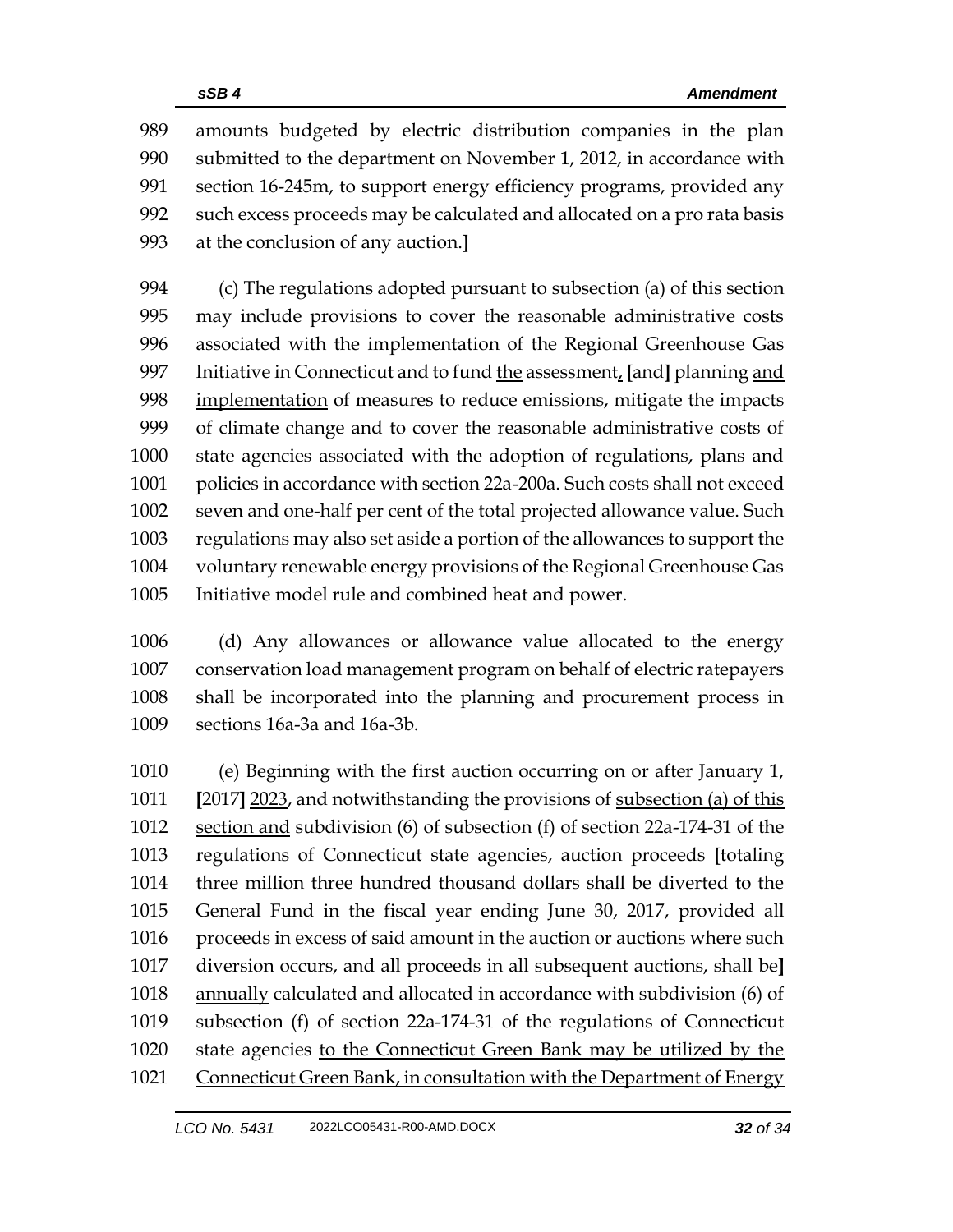| 1022 | and Environmental Protection, for clean energy resources that do not      |
|------|---------------------------------------------------------------------------|
| 1023 | emit greenhouse gas emissions, provided that any proceeds calculated      |
| 1024 | and allocated to the Connecticut Green Bank in excess of five million     |
| 1025 | two hundred thousand dollars in any fiscal year shall be diverted for the |
| 1026 | fiscal year ending June 30, 2024, and each fiscal year thereafter, to the |
| 1027 | Connecticut hydrogen and electric automobile purchase rebate program      |
| 1028 | account established pursuant to subsection (h) of section 22a-202, as     |
| 1029 | amended by this act. For the purposes of this subsection, "clean energy"  |
| 1030 | has the same meaning as provided in section 16-245n.                      |

- 1031 Sec. 19. Subsection (f) of section 14-49 of the 2022 supplement to the
- 1032 general statutes is repealed. (*Effective July 1, 2022*)"

|           | This act shall take effect as follows and shall amend the following |             |
|-----------|---------------------------------------------------------------------|-------------|
| sections: |                                                                     |             |
|           |                                                                     |             |
| Section 1 | October 1, 2022                                                     | $4a-67d$    |
| Sec. 2    | October 1, 2022                                                     | New section |
| Sec. 3    | October 1, 2022                                                     | New section |
| Sec. 4    | October 1, 2022                                                     | New section |
| Sec. 5    | October 1, 2022                                                     | New section |
| Sec. 6    | October 1, 2022, and                                                | 12-81       |
|           | applicable to assessment                                            |             |
|           | years commencing on or                                              |             |
|           | after October 1, 2022                                               |             |
| Sec. 7    | July 1, 2022, and                                                   | 22a-202     |
|           | applicable to appointments                                          |             |
|           | made on and after said date                                         |             |
| Sec. 8    | July 1, 2022                                                        | $14-49(a)$  |
| Sec. 9    | July 1, 2022                                                        | $14-49b(a)$ |
| Sec. 10   | July 1, 2022                                                        | 22a-201c    |
| Sec. 11   | July 1, 2022                                                        | New section |
| Sec. 12   | October 1, 2022                                                     | $10-220(a)$ |
| Sec. 13   | July 1, 2022                                                        | New section |
| Sec. 14   | October 1, 2022                                                     | New section |
| Sec. 15   | July 1, 2022                                                        | $22a-174g$  |
| Sec. 16   | October 1, 2022                                                     | 47-261b     |
| Sec. 17   | October 1, 2022                                                     | $10-291(b)$ |
| Sec. 18   | July 1, 2022                                                        | $22a-200c$  |